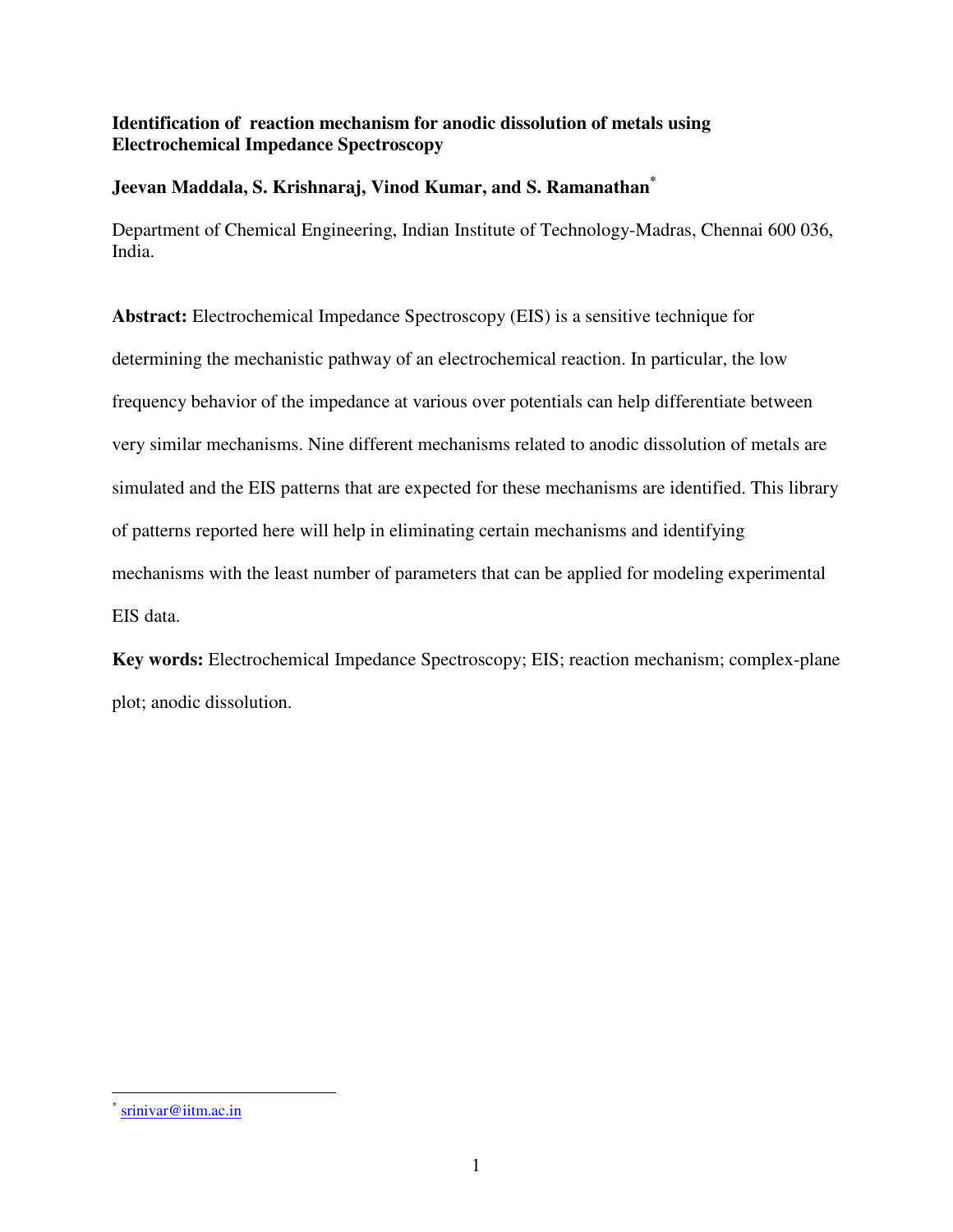#### **Introduction**

EIS has been widely applied for studying the characteristics of electrodes and electrochemical reactions [1-3]. In this technique a small ac voltage perturbation is applied to the electrochemical system and the resulting current is measured, from which the impedance can be calculated. The impedance is measured at various frequencies and is typically plotted as the negative of the Imaginary component vs Real component (complex-plane plot) or as magnitude vs logarithm of frequency and phase vs logarithm of frequency (Bode plots). Both complexplane plots and Bode plots provide the same information in different perspectives. In simple systems, the impedance plots are used to identify the solution resistance, the double layer capacitance and the diffusion resistance known as Warburg impedance. This is normally modeled by an electronic circuit with a resistance, capacitance and Warburg impedance (Fig.1).

Impedance measurements of many reacting systems yield complex-plane plots (and Bode plots) with characteristic features that are very different from those of non-reacting systems. In some simple cases, the data can be modeled with adding few elements such as capacitance or inductance or constant phase elements (CPE) [4]. These electrical equivalent circuits (EEC) can provide a reasonable fit for some of the data and have been used for describing the impedance data of some systems [ 4-8]. However in many cases EECs do not provide sufficient insight into the reaction pathway. The reaction mechanism analysis (RMA) [9, 10] is a method wherein a mechanism is proposed and the impedance data is simulated for that mechanism. The simulated data is compared with the experimental data, particularly for the features in the plots. A mechanism that leads to features or patterns that are similar to the experimental data is chosen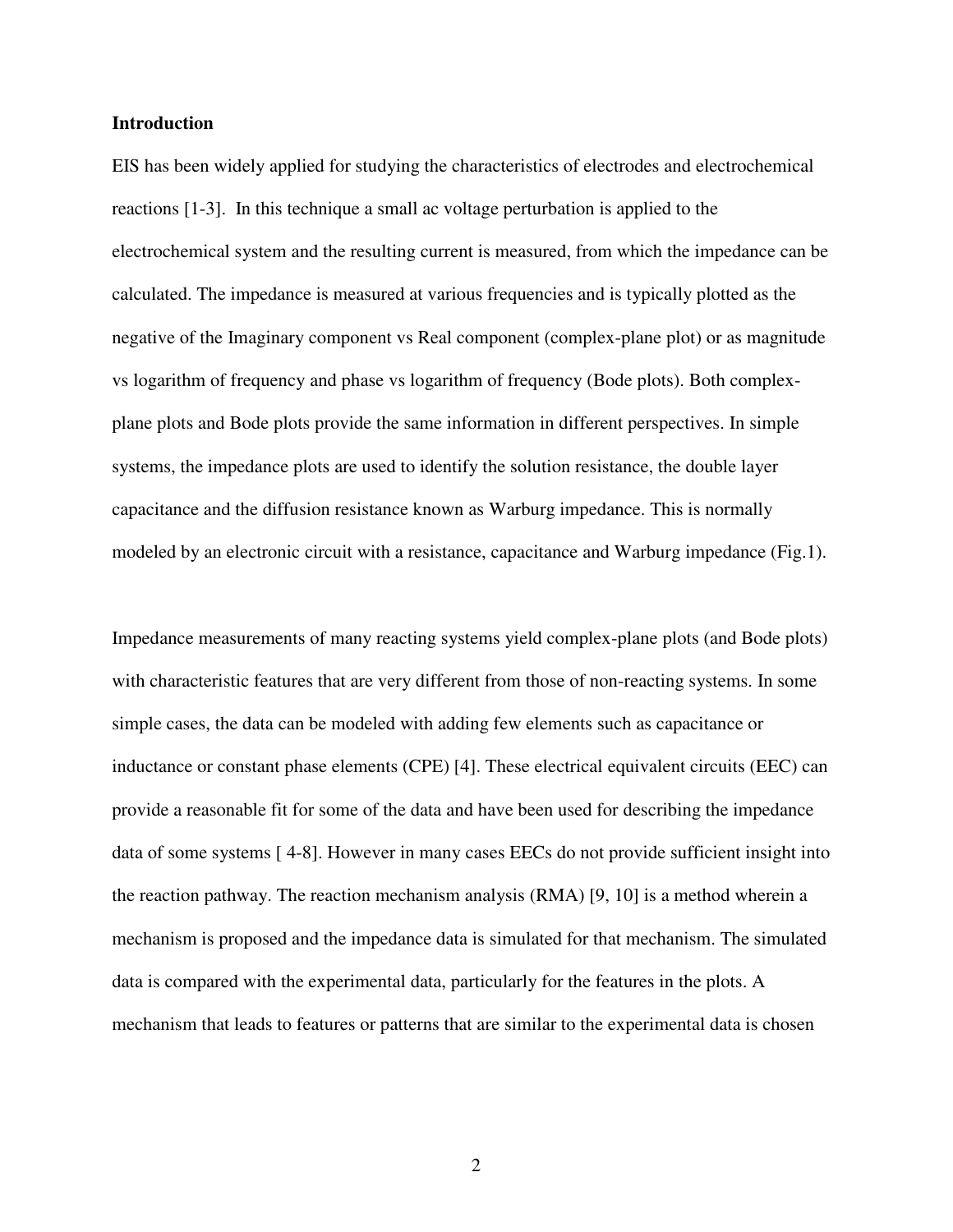and the other mechanisms are rejected. The parameters can be estimated using optimization techniques [11,12] or by trial and error [10].

It is possible that more than one mechanism can lead to similar results [13]. If additional data is available (e.g. from non-electrochemical experiments), some of the candidate mechanisms can be eliminated. Otherwise, ideally the mechanism that can fit the data with the least number of parameters should be chosen. In order to choose the best candidate mechanisms, a library of patterns for corresponding to various mechanisms is necessary [13]. For some of the reactions, the equivalent circuits representing the reactions have been established and the relationship between the circuit element values and the reaction parameters have also been determined [14- 16]. In some cases, the system may exhibit a loop that can be modeled with inductors. However, it is not easy to rationalize modeling the data with an inductor because there is no magnetic field associated with the adsorption-reaction process [16]. Besides, the inductances required for fitting the data are also very high [16] and hence the behavior is more appropriately called as negative capacitance [14, 16]. Systems showing negative capacitance loop have been analyzed in relation to a two step electron transfer mechanism and parameter phase plots which map out zones where different behavior such as positive or negative capacitive arcs occur have been presented [15]. For metals in passive and transpassive regions, Armstrong et al. [17] determined the shape of the impedance curves in certain limiting conditions of relaxation times and showed that positive or negative capacitance or a combination of negative resistance and negative capacitance may be possible. The impedance may be from the geometric capacitance of the film or from the filmsolution interface. Second order effects can be observed in systems with two adsorbed species and the evolution of the impedance arcs with increase in overpotential has also been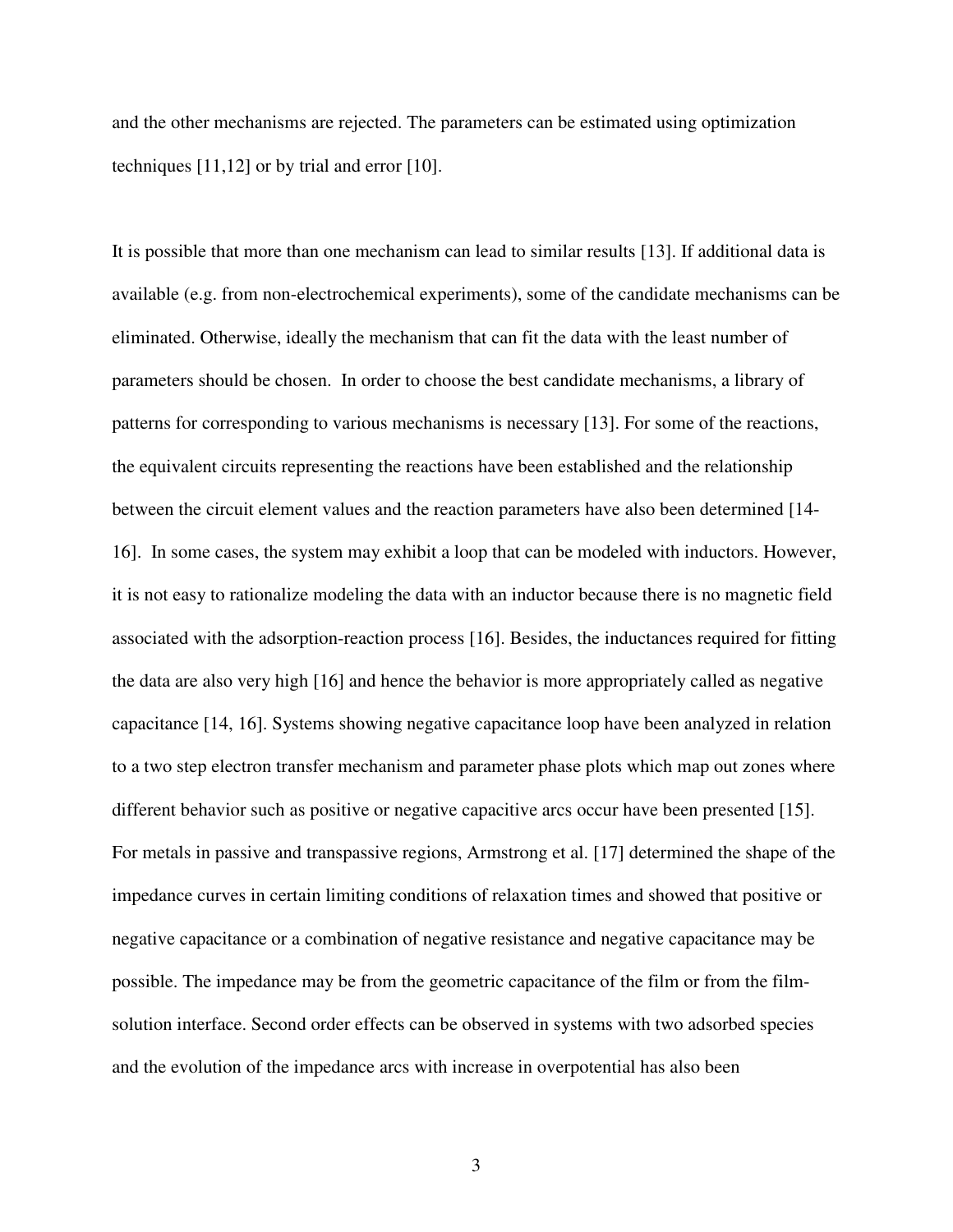characterized [18]. The diagrams indicate the presence of positive and negative capacitance loops occurring in various sequences depending on the reaction parameters and the double layer capacitances. In another report for a specific second order system, the impedance spectra were simulated to understand certain unusual patterns such as negative resistances and capacitances [19]. Some systems exhibiting resonance (sharp peaks in the impedance magnitude vs frequency plots) show unusual spectra and some of the patterns exhibited by these systems have also been reported [20].

More complicated patterns have been observed experimentally and modeled in some cases with specific reaction mechanisms. However, to the authors' knowledge, there is no set of library of patterns for different mechanisms reported in the literature. In this report, a set of nine mechanisms for anodic dissolution of metals are analyzed systematically and the EIS patterns arising from those mechanisms are reported. The patterns are obtained by numerical simulation and in two cases they are also compared with analytical results.

### **Simulation:**

Various mechanisms that are analyzed in this report are given in Fig 2.The development of equations for impedance for different mechanisms have been reported in the literature [12, 21- 24] and two brief examples are given below. The following assumptions are utilized in the derivation.

1. The double layer capacitance is a constant throughout the voltage range simulated

2. The perturbation is linear and the higher order terms can be neglected. This is applicable as long as the applied ac voltage for EIS studies is a few mV.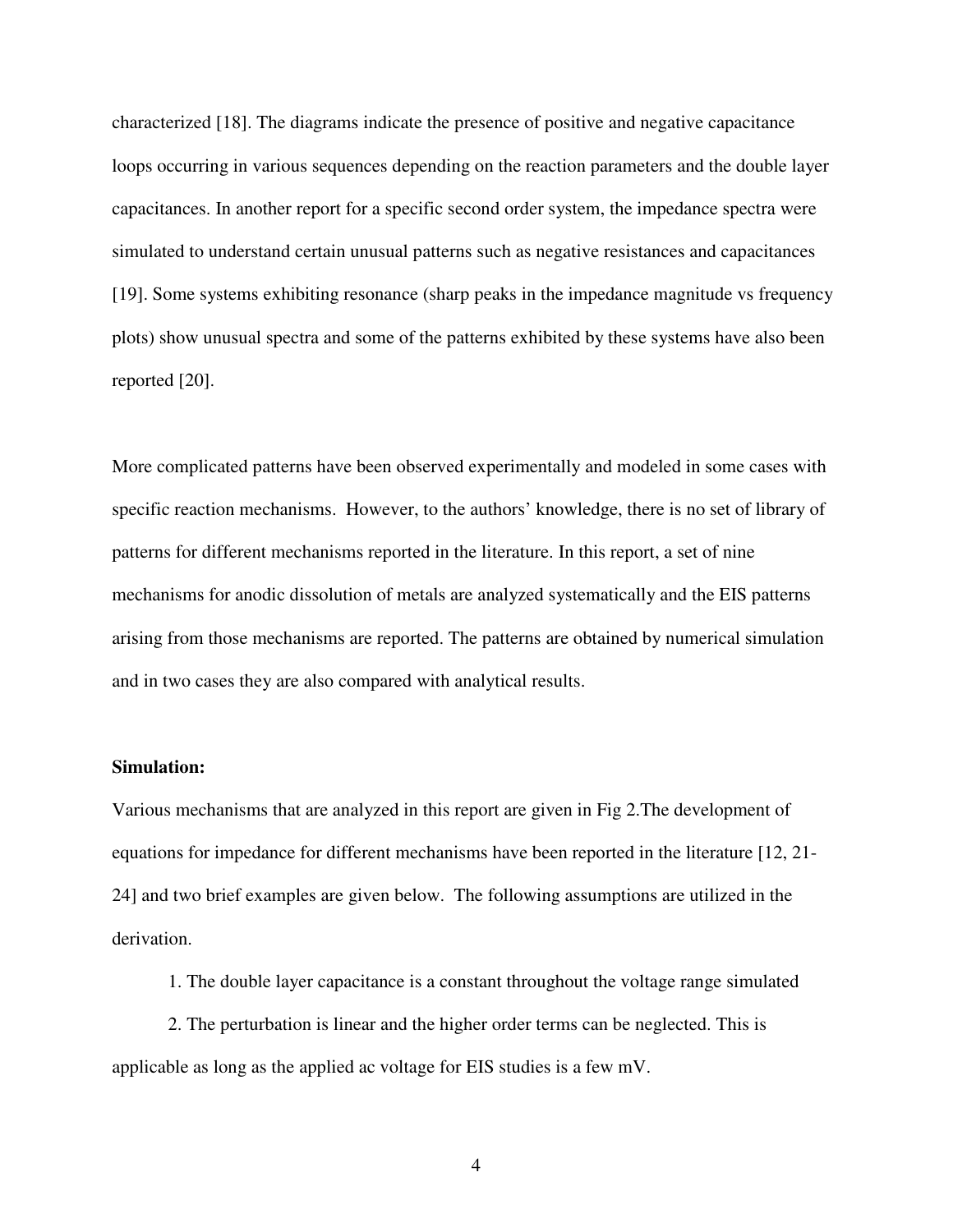3. The kinetic parameters depend exponentially on the voltage, showing a behavior similar to that of Tafel constants.

4. The forward reaction will have a non-negative exponent and the reverse reaction will have a non-positive exponent and

5. The adsorption of the charged species follows the Langmuir isotherm model. Thus the surface coverage is restricted to unity.

A set of parameter values is chosen for the simulation as shown in Table 1. The parameter ranges were chosen based on the data reported in the literature. The kinetic parameters were also constrained based on the estimated impedance values. If the kinetic parameters are very small, then the impedance values will be in the order of giga ohms. Experimentally, measuring very high impedance in electrochemical systems accurately, particularly for low frequencies, will be difficult. On the other hand, very large values for the kinetic parameters will lead to extremely low impedance, again leading to difficulties in measurements. Thus the kinetic parameters ranges are chosen to represent typical systems. The frequency range is based on what is available in commercial frequency response analyzers (FRA) that are commonly used. The impedance data were simulated for each parameter combination and all the unique shapes possible for a given mechanism were identified.

The notation used for identifying the patterns is as follows. If both the real and imaginary parts of the impedance increase with frequency, the shape is denoted as A and if the real part increases but the imaginary part decreases, the shape is denoted as B (Fig 3. a and b) Similarly, if the real part decreases but the imaginary part increases, the shape is denoted as C, while the shape where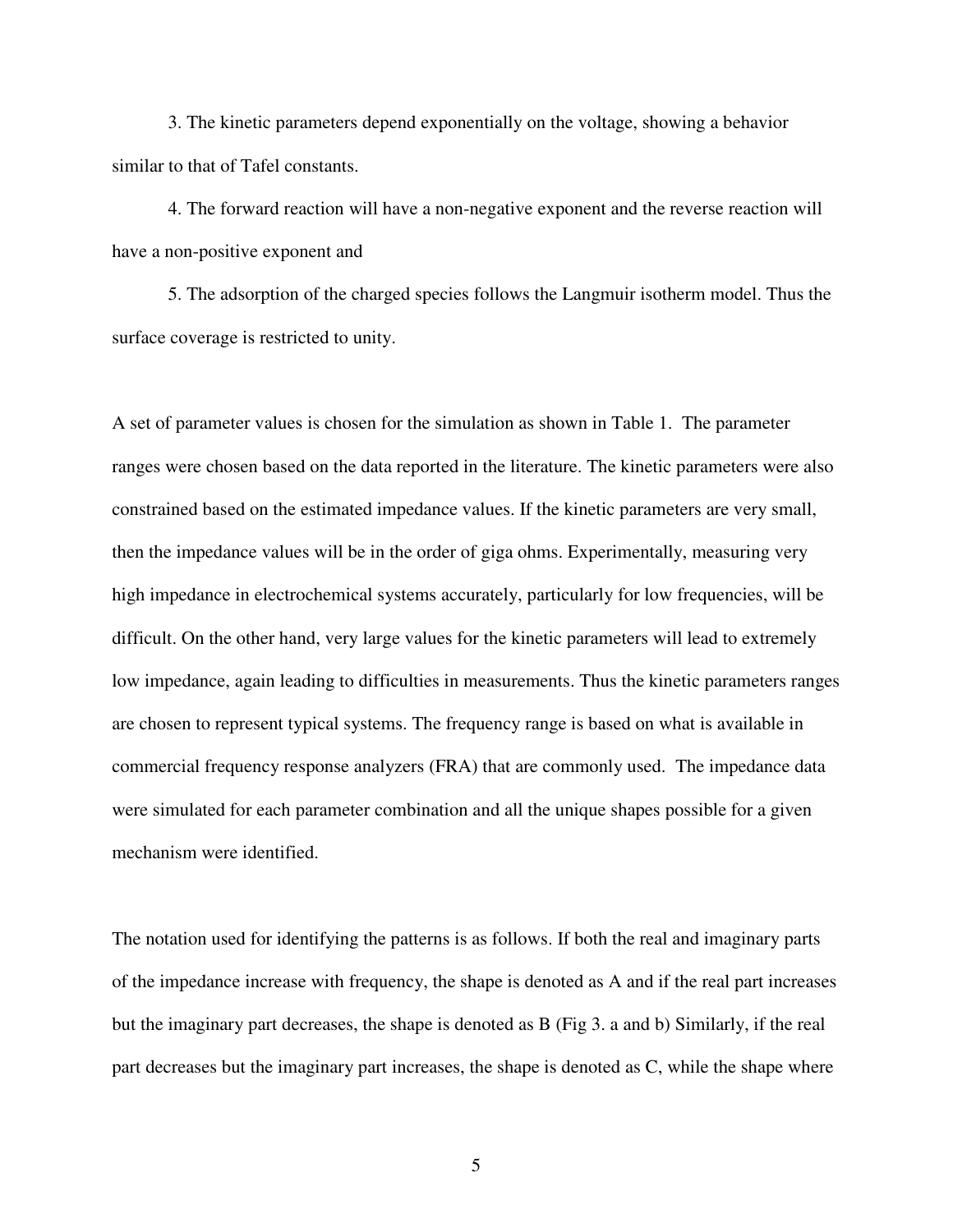both decrease with frequency is denoted as D (Fig 3.c and d). For example, for a simple capacitance curve (Fig 3.e), the shape is first D at the lowest frequency and then C at the higher frequencies. The overall shape of the curve is DC. A double capacitance curve (Fig 3.g) has a shape DCDC and a curve with negative capacitance behavior (Fig 3.h) has a shape of ABDC. It is to be noted that in this work the shape is determined when the frequency is increased from low to high value. Many electrochemical instruments report data with frequency in the descending order. When comparing the shape of experimental data and simulated data, this fact has to be accounted for. The figures show sample results, with emphasis on the shape rather than the magnitude. EIS data with larger or smaller magnitude can be modeled by changing the parameter values and the frequencies at which various arcs appear will also change with the parameter values.

Some of the mechanisms lead to more than a hundred patterns. In those cases, only few select cases are reported based on the number of times a pattern was observed and resemblance to data in the published literature. It is to be noted that whenever the shape is reported as possible, a subsection of the shape is also possible. i.e. if DCDC is a possible shape, then DCD or CDC , DC, CD, D and C are the sub-section shapes that may be observed for a system.

#### **Results and Discussion:**

Fig. 3 shows various impedance patterns that are possible with the mechanisms investigated in this report and table 2 summarizes the mechanisms and the corresponding patterns. Here, M represents the metal atoms,  $M^{\dagger}$ <sub>ads</sub> the adsorbed metal ion and  $M^{\dagger}$ <sub>sol</sub> the metal ion in solution.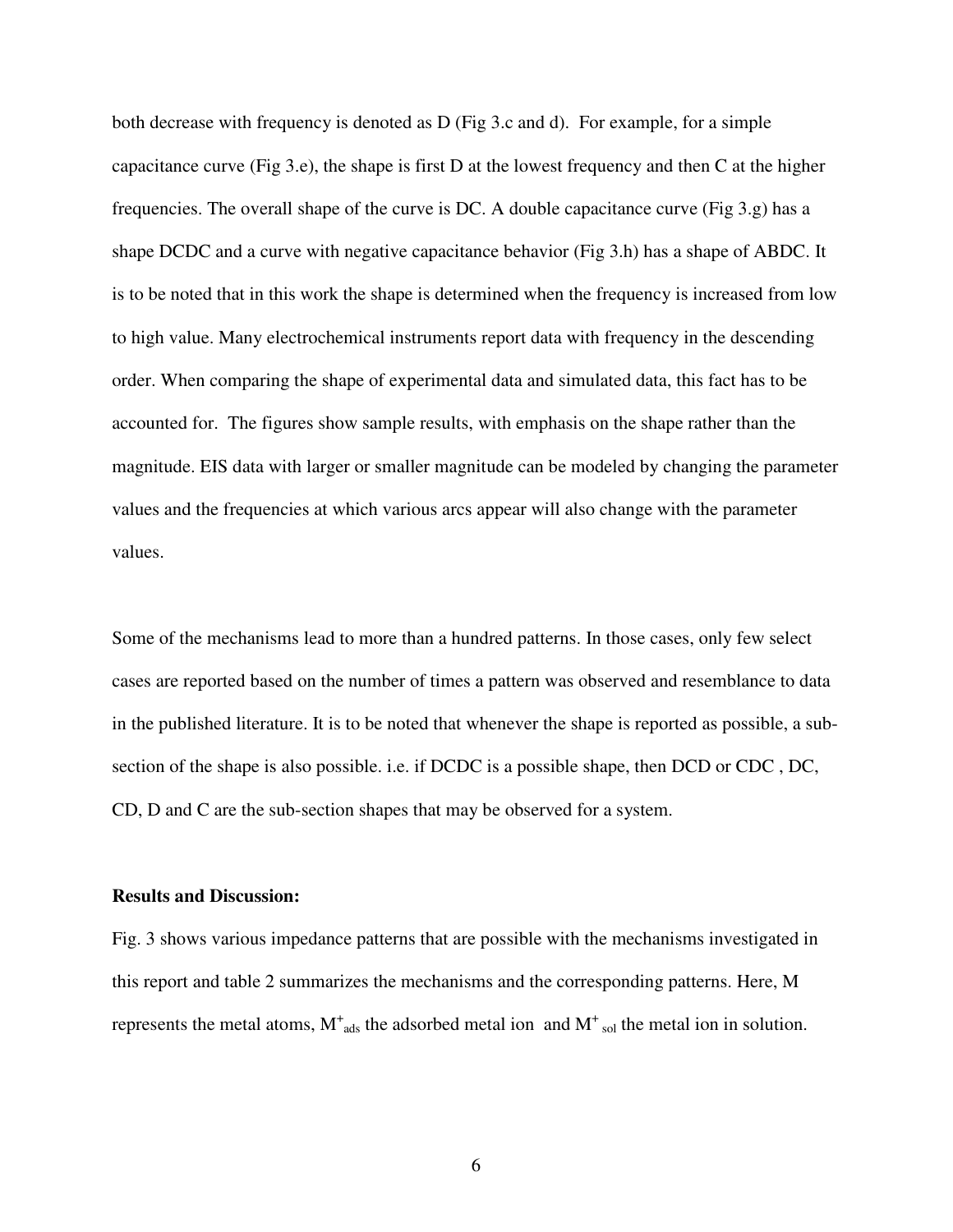Mechanism 1 involves a simple metal ion adsorbed on the metal as an intermediate species in the dissolution. The first step corresponds to the charge transfer reaction, while the second step is a simple dissolution. The mass balance for the adsorbed species yields

$$
\tau \frac{d\theta}{dt} = k_1 (1 - \theta) - k_2 \theta \;,
$$

where  $\tau$  corresponds to the number of sites at monolayer coverage and  $\theta$  is the surface coverage of the adsorbed species. In this equation,  $k_1$  is the rate constant for the first step given by the formula

$$
k_1 = k_{10} e^{b_1 V} .
$$

Here, the  $b_1$  is given by the equation

$$
b = \pm \frac{\alpha F}{RT},
$$

where  $\alpha$  is the transfer coefficient with a value between 0 and 1, F is the Faraday constant, R is the universal gas constant and T is the temperature. For anodic dissolution, the positive sign is used for the oxidation and the negative sign for the reduction reaction respectively. The other rate constants are also given by similar formulas. Under steady state conditions, the surface coverage is given by

$$
\theta_{SS} = \frac{k_1}{k_1 + k_2}.
$$

The unsteady state equation, under small voltage perturbation gives rise to

$$
\frac{d\theta}{dV} = \frac{(b_1 - b_2)k_2\theta_{ss}}{k_1 + k_2 + j\omega\tau}
$$

where  $j$  is the square root of -1 and  $\omega$  is the angular frequency related to the frequency by the formula  $\omega = 2\pi f$ .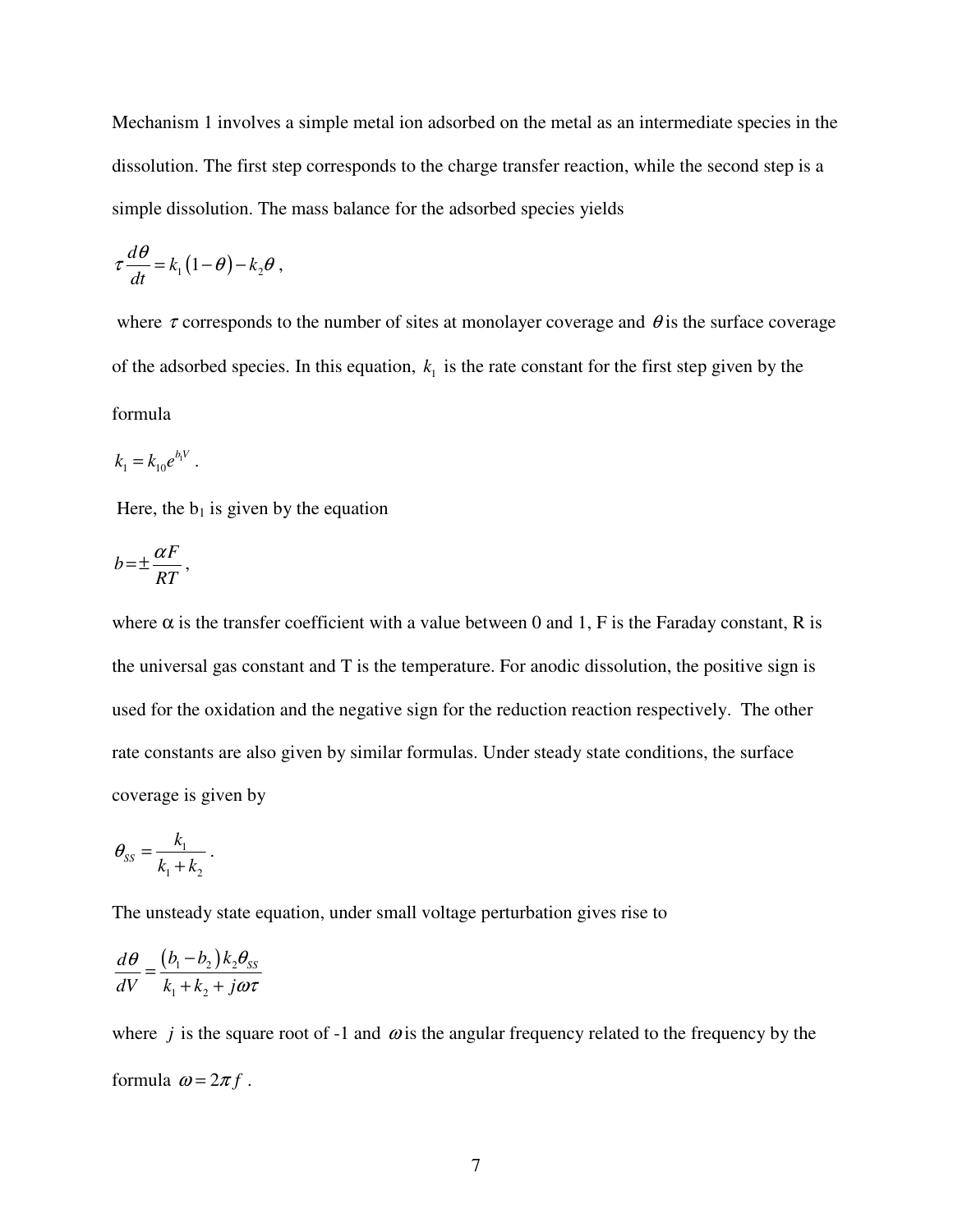The unsteady state current is given by

$$
i = Fk_1(1-\theta).
$$

 Differentiating the above equation with respect to potential and retaining only the first order terms, we get the following expression for  $Z_{F,m/s}$ , the Faradaic impedance at the metal solution interface:

$$
\frac{di}{dV} = \frac{1}{Z_{F,m/s}} = (R_t)^{-1} - Fk_1 \frac{d\theta}{dV} ,
$$

Where

$$
(R_{t})^{-1} = Fb_{1}k_{1}(1-\theta_{ss}).
$$

The overall impedance of the system is given by

$$
Z = R_{sol} + \frac{1}{Z_{F,m/s} + j\omega C_{dl}}
$$

where  $R_{sol}$  is the solution resistance and  $C_{dl}$  is the double layer capacitance.

If  $b_1$  is greater than  $b_2$ , then  $\frac{d}{d}$ *dV*  $\frac{\theta}{\theta}$  will be positive and increasing frequency ( $\omega$ ) will lower the

magnitude of  $\frac{d}{dt}$ *dV*  $\frac{\theta}{V}$ , which will decrease the magnitude of  $Z_{F,m/s}$ . Thus the overall impedance will

decrease with increasing frequency and  $Z_{F,m/s}$  and  $C_{dl}$  lead to a double capacitance loop for these systems (Fig 3.g). The double capacitance loop has been observed for copper dissolution in sulfate solutions [24] at all the measured potentials and for other systems such as Ta dissolution in HF[4], Fe in sulfuric acid [9], Fe-Cr alloy in sulfate media [21], and Cu in nitric acid [23] although in conjunction with other shapes at different over potentials.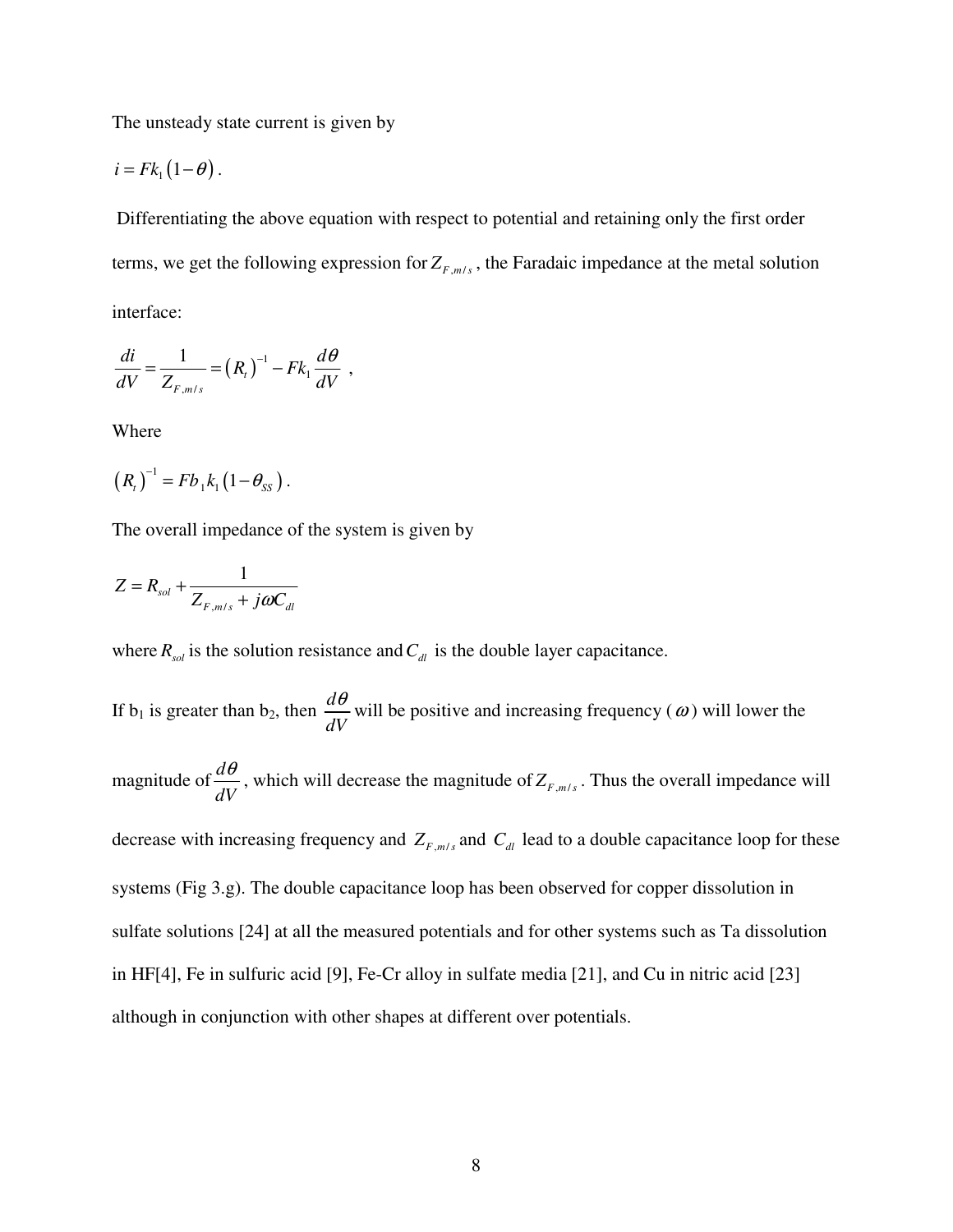On the other hand, if the exponent  $b_2$  is greater than  $b_1$ , then an increase in voltage would correspond to decrease in the surface coverage of the adsorbed species. In this case, increase in the frequency of applied perturbation would increase the impedance (Fig 3.h). While this would indicate that an equivalent circuit with inductor can be used to model this spectra, a negative capacitor is a more appropriate choice as indicated before. The negative capacitance loop has been observed experimentally, e.g. for the dissolution of chromium in acidic sulfate solution [25]. If  $b_1$  and  $b_2$  are equal, then the surface coverage is independent of over-potential and the system does not exhibit any additional loop (Fig 3.e). While a system may exhibit any one of the three possibilities, the overall shape of the impedance data in complex-plane plot format will not change with over potential for this mechanism. Hence with this mechanism, it is not possible to model a system which shows two positive capacitance loops at some over potentials and one negative capacitance behavior at some other over potentials. The simulation results (Table 2) match with the predictions of the analytical results. However, it must be noted that near equilibrium (i.e. at very low overpotentials), mechanism 1 will be reversible and will turn into mechanism 2 and hence practically, the ability to differentiate between mechanism 1 and 2 will be determined by the overpotentials at which the spectra are acquired. This result also enables one to obtain bounds for some of the parameters. For example, if a systems shows only negative capacitance behavior for many over potentials, then mechanism 1 can be chosen as a suitable candidate and the constraint  $b_2 > b_1$  can be added to the data fit algorithm for quicker optimization.

In mechanism 1, making the first step reversible leads to mechanism 2 and the corresponding complex-plane plots are similar to those exhibited by mechanism 1. However, depending on the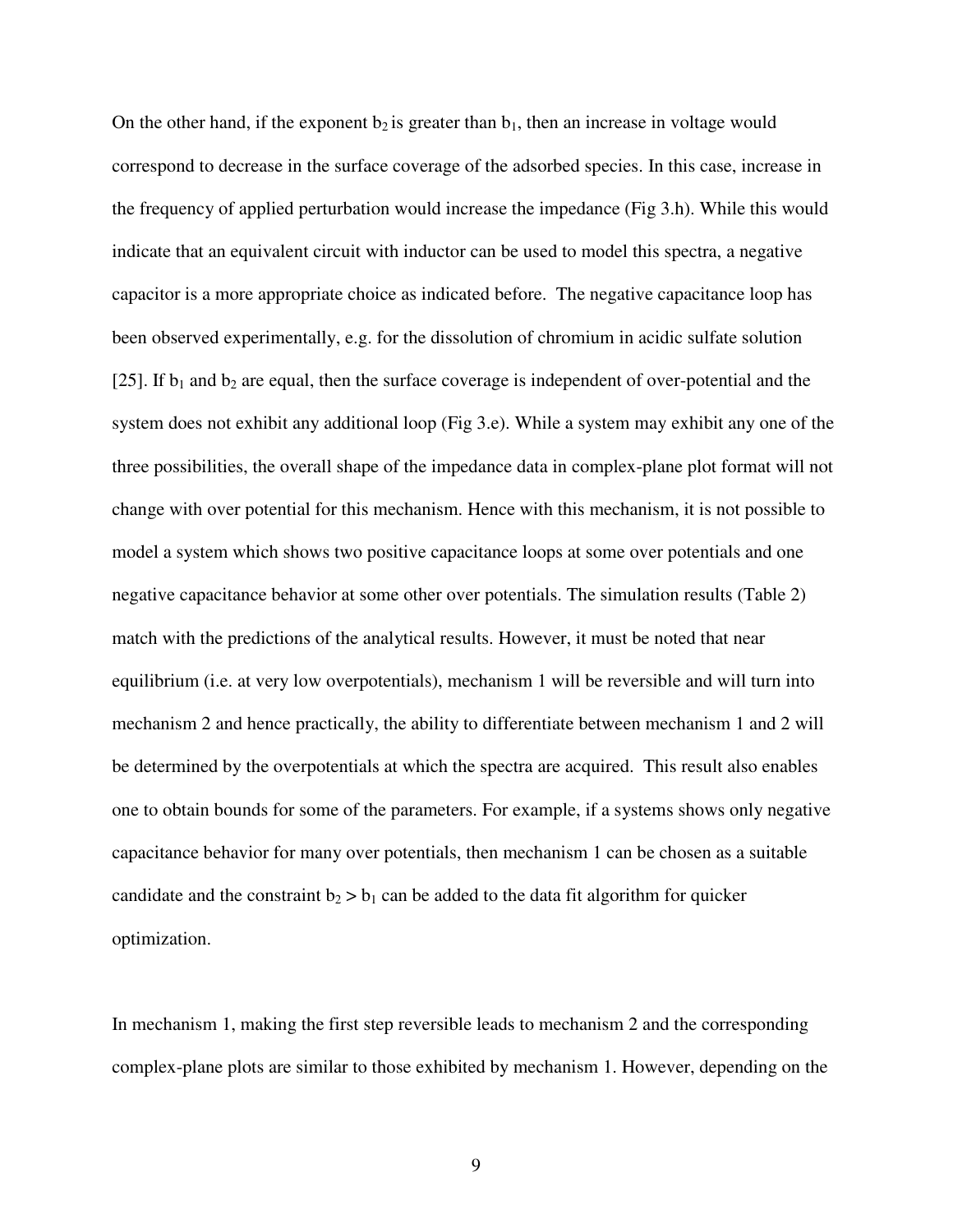value of the parameters, the system may exhibit two capacitance loops at low over potentials and show negative capacitance behavior at higher over potentials. The relevant equations are

$$
\frac{d\theta}{dV} = \frac{\left[ (b_1 - b_{-1})k_{-1} + (b_1 - b_2)k_2 \right] \theta_{SS}}{k_1 + k_{-1} + k_2 + j\omega\tau}
$$

and

$$
\frac{di}{dV} = \frac{1}{Z_{F,m/s}} = (R_t)^{-1} - F(k_1 + k_{-1})\frac{d\theta}{dV}
$$

where

$$
(R_{t})^{-1} = F [b_{1}k_{1}(1-\theta_{ss})-b_{-1}k_{-1}\theta_{ss}].
$$

It is to be noted that  $b_{-1}$  is constrained to have only zero or negative values. Like mechanism 1, this mechanism can also lead to double capacitance loops if  $b_1$  is greater than  $b_2$ . However if  $b_1$  is less than b<sub>2</sub>, it may either (a) lead to negative capacitance behavior at all over potentials or (b) to double capacitance loops at lower over potentials and negative capacitance behavior at higher over potentials. The latter case would be observed if  $k_2$  is small and  $k_1$  is large. The sign of *d dV*  $\frac{\theta}{\theta}$  would change from positive to negative with increase in over potential and the behavior would change from that of double capacitance to negative capacitance. Here again the simulation results match with the predictions of analytical results.

Dissolution by catalytic mechanism (mechanism 3) yields impedance data which shows, in addition to the patterns shown is Fig 3.g and 3.h, another pattern that typically cannot be modeled with capacitors with positive parameter values (Fig 3.i). This pattern has also been reported for dissolution of Fe-Cr alloy in acid [21]. All these patterns are observed for various combinations of  $b_1$  and  $b_2$ . The catalytic mechanism is described as the reaction between an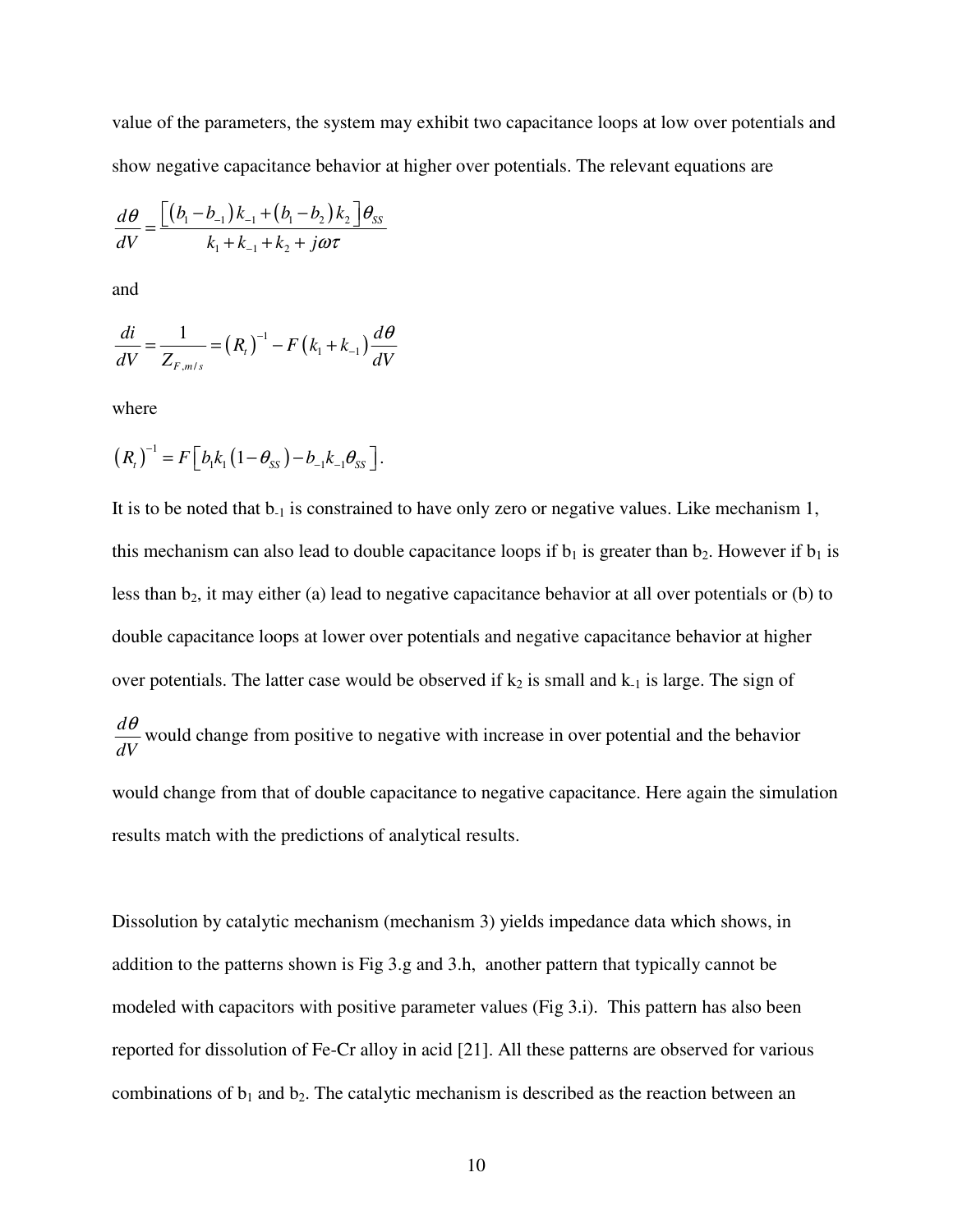empty site (film or metal site) and an adsorbed species and has been utilized to explain the dissolution of iron in sulfuric media [9] and in phosphoric acid [26]. The adsorbed species is denoted by  $M^{+*}$  to indicate that it is a metal ion associated with the anion in the solution. Since the net reaction does not consume the adsorbed species, it is called catalytic mechanism. It is to be noted that the first reaction has to be reversible or else the surface coverage will always be unity. For the second step, which is a second order catalytic reaction, the current density at the film/solution interface has been reported as

$$
i = F k_2 \theta \,,
$$

whereas the correct equation would be

$$
i = Fk_2\theta(1-\theta)\,,
$$

since the presence of a vacant site (i.e. without any adsorbed ion) adjacent to the  $M^{+*}$  species is necessary for the reaction to proceed.

For unsteady state conditions, the mass balance leads to

$$
\tau \frac{d\theta}{dt} = k_1(1-\theta) - k_1\theta
$$

since the second catalytic reaction does not lead to any change in the surface coverage of the adsorbed species. The steady state coverage is

$$
\theta_{ss} = \frac{k_1}{k_1 + k_{-1}}
$$

and the total current density is

$$
i = F\left[k_1\left(1-\theta\right)-k_{-1}\theta + k_2\theta(1-\theta)\right].
$$

This leads to the following equation for the Faradaic impedance at the film/solution interface.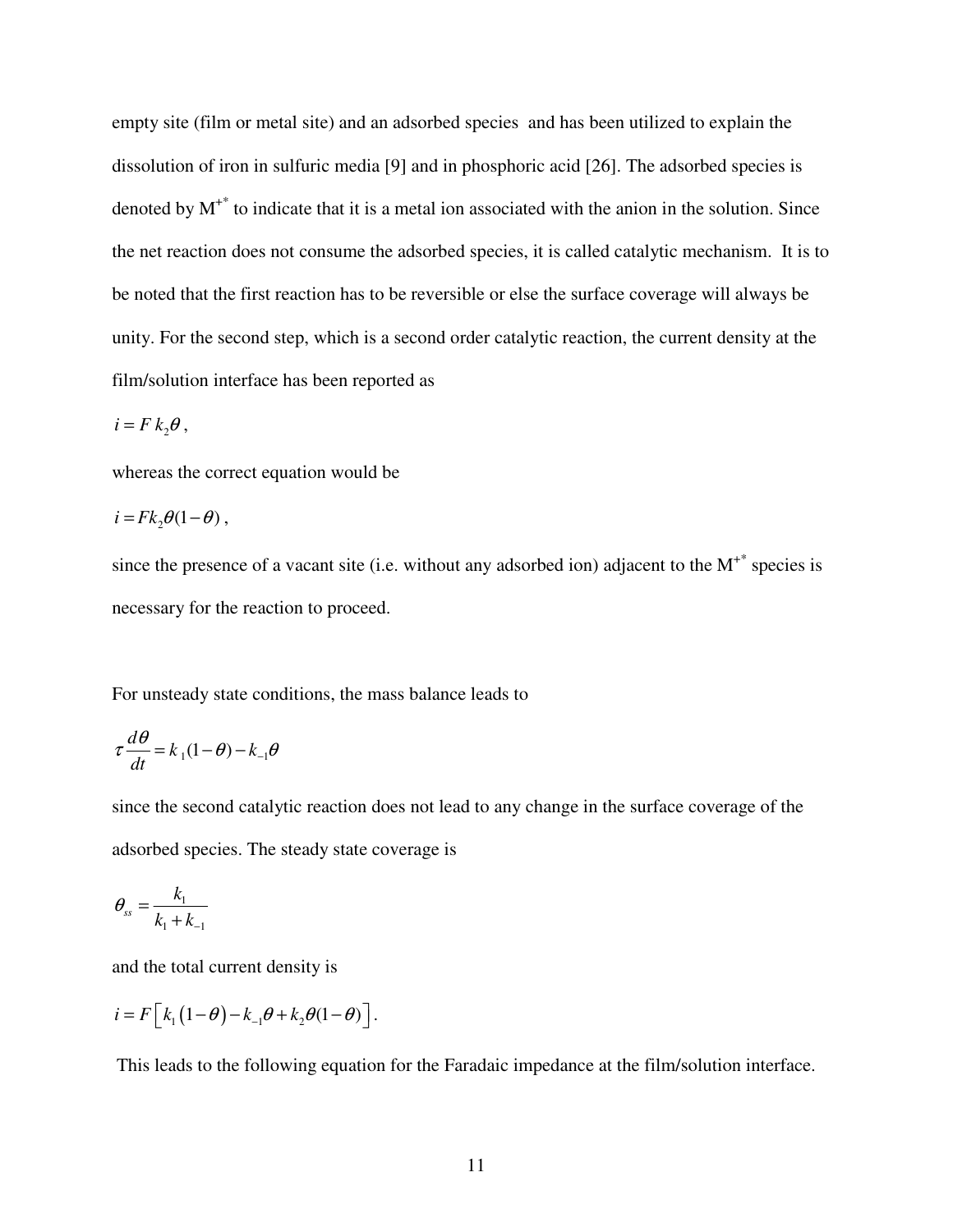$$
\left(Z_{F,f/s}\right)^{-1} = \left(R_{t}\right)^{-1} + F\left(k_{1} + k_{-1} - k_{2}(1 - 2\theta)\right) \frac{d\theta}{dV},
$$

where

$$
(Rt)-1 = F((b1 - b-1)k-1 \theta + b2 k2 \theta(1 - \theta))
$$

and

$$
\frac{d\theta}{dV} = \frac{(b_1 - b_{-1})k_{-1}\theta}{k_1 + k_{-1} + j\omega\tau}.
$$

The total impedance is given by

$$
Z=\frac{1}{\left(Z_{F,m/s}\right)^{-1}+j\,\omega C_{dl}}.
$$

The equations that were used the literature lead to slightly different impedance equations.

However, for a given set of parameters, the difference between the reported equations and the corrected equations is very small. Catalytic mechanism can also describe reactions which show double capacitance at one over potential and negative capacitance loop at another (either higher or lower) over potential regardless of whether  $b_1$  is greater or less than or equal to  $b_2$ . This is unlike mechanism 2 which can fit only the cases where negative capacitance loop occurs at higher over potentials. The new shape BACDC however will occur only at higher over potentials and the system will not show double capacitance or negative capacitance behavior after the BACDC shape occurs.

A second order reaction between two adsorbed species leading to either two (mechanism 4) or one (mechanism 5) dissolved ion results in the same set of equations with the condition that  $k_{20}$ for mechanism 5 is equal to half the  $k_{20}$  for mechanism 4. Thus it is not possible to distinguish between the two mechanisms with pattern matching of EIS data alone. For these mechanisms,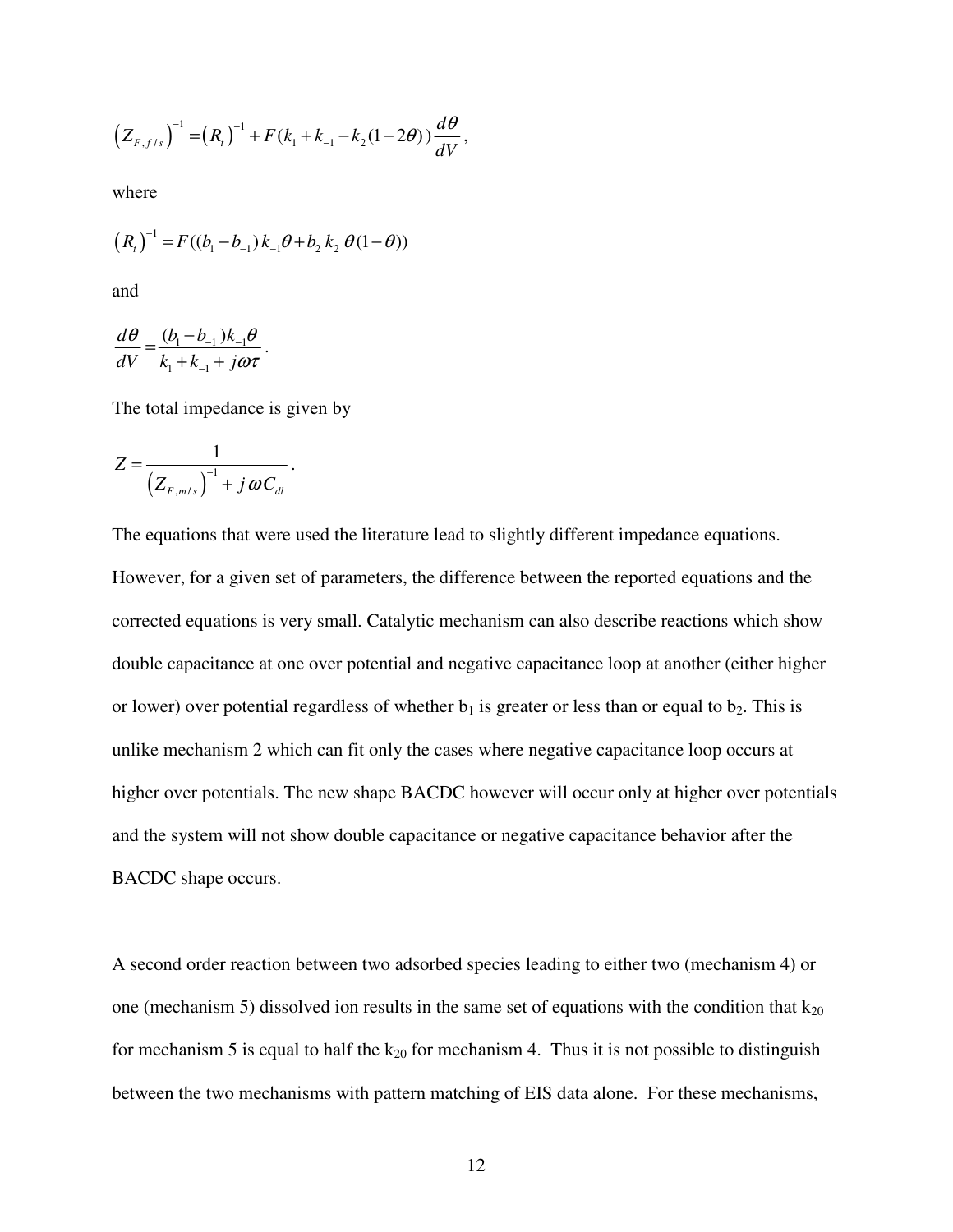when  $b_1$  is greater than  $b_2$ , a double capacitance loop and BACDC patterns are possible regardless of over potential. When  $b_1$  and  $b_2$  are equal, only the simple DC pattern is possible, while the case of  $b_1$  less than  $b_2$  leads to negative capacitance loop. A slightly different catalytic pathway, where a vacant site participates in the reaction but does not get consumed is shown in mechanism 6. If  $k_1$  is less than  $k_2$ , then the coverage of the adsorbed species will be less than 1. Otherwise, the steady state coverage will be unity and it will not depend on the voltage. The EIS data for such a case will be similar to those shown in Fig 1. In this simulation, only the cases where  $k_1$  is less than  $k_2$  are considered. This leads to patterns similar to those given by mechanism 3. However, when  $b_1$  is greater than  $b_2$ , only a double capacitance loop followed by BACDC pattern at higher voltages are possible, while  $b_1$  less than  $b_2$  leads to a negative capacitance loop only. The case of  $b_1$  equals  $b_2$  yields the simple DC pattern.

Mechanism 7 is similar to mechanism 1 except that the second step also involves a charge transfer. Again for  $b_1$  equal to  $b_2$ , the DC pattern would be observed. However, for  $b_1$  either greater than or less than  $b_2$ , a negative capacitance loop at lower over potentials and double capacitance loop at higher over potentials are possible. This is just the inverse of the behavior that would be exhibited by systems following mechanism 2. Mechanism 8 is the extension of mechanism 7 with a reversible first step. In this case if  $b_1$  is equal to  $b_2$ , a double capacitance loop may be observed at lower over potentials and a negative capacitance loop at higher over potentials. For  $b_1$  not equal to  $b_2$ , both double capacitance and negative capacitance loops may be observed in any combination for various over potentials.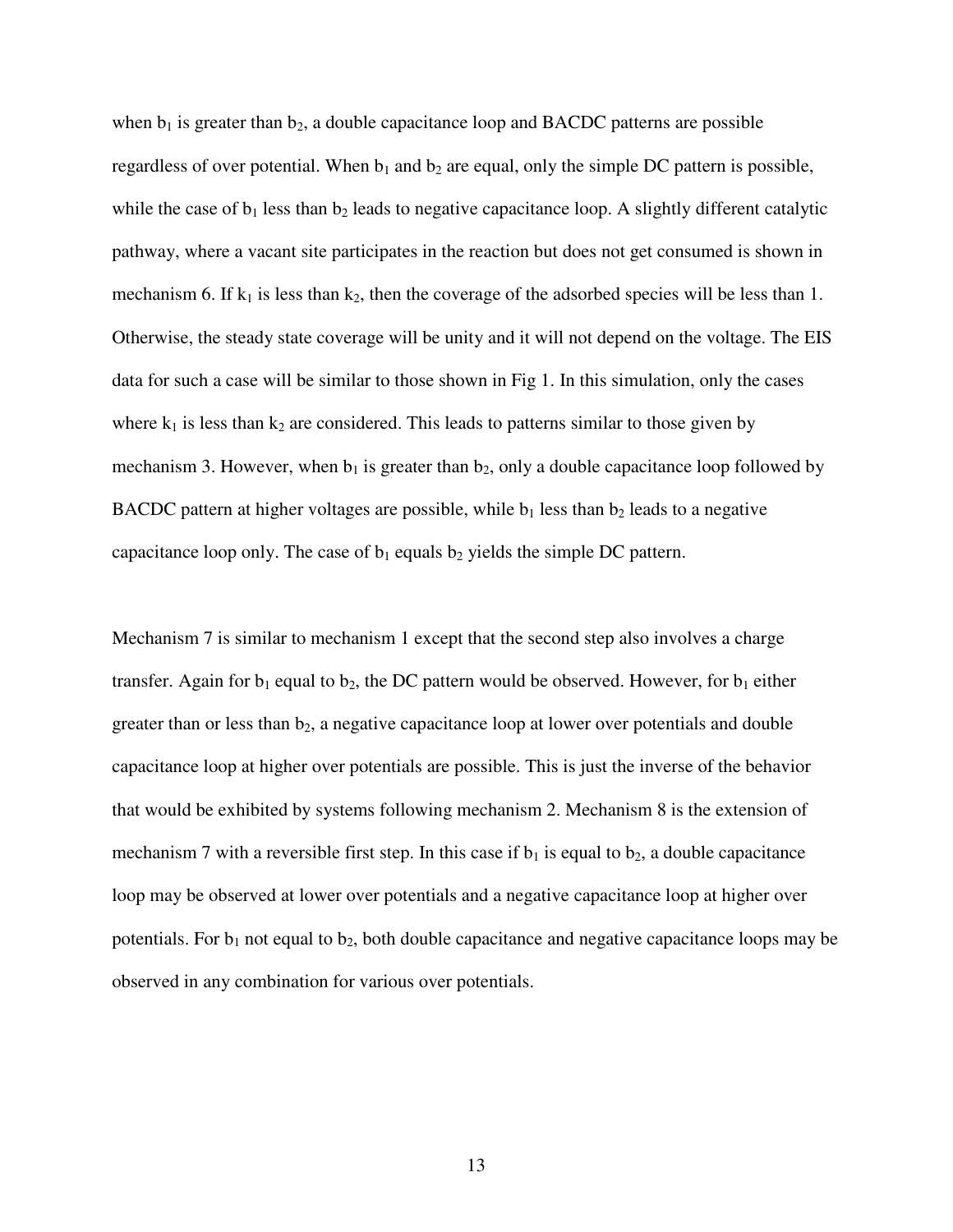A series reaction (mechanism 9) applicable for situations where the final ionic species has valence more than one leads to a large variety of patterns. Apart from the patterns exhibited by the mechanisms investigated earlier in this report, a negative capacitance with double capacitance loop ABDCDC (Fig 3. m), a triple capacitance loop DCDCDC (Fig  $3.1$ ), a capacitance-negative capacitance- capacitance loop DCABDC (Fig 3.n) and double negative capacitance with capacitance loop ABABDC (Fig 3.k) are interesting patterns that are possible for this mechanism. The triple capacitance loop has been observed for dissolution of ironchromium alloy [20]. The capacitance-negative capacitance-capacitance pattern has been experimentally observed for dissolution of iron in sulfuric media[9], Al in KOH [10], Cu in nitric acid [23] and Ni in sulfuric media[27]. The last pattern ABABDC has also been reported for dissolution of iron in sulfuric media [9] while a sub-shape BABDC (Fig 3.j) has been observed for dissolution of Ta in HF [4] and Cu in nitric acid [23]. The number of combinations of the patterns that may be observed for various over potentials is very high and hence not all of them are reported. It is worth noting that the number of parameters that can be fit is the same for mechanism 2, 3, 8 and 9. While mechanism 2 and 3 are applicable for species with single or multivalent ions, mechanism 8 and 9 are applicable only for multivalent ions. Thus it is likely that whenever a data is found to be described by mechanism 8, it is also described equally well by mechanism 9. However, the converse is not always true since there are some unique patterns such as triple capacitance loop which may be observed for reactions following the mechanism 9 that cannot be described by mechanism 8.

When various models are used to fit the data, it is preferable to use the model with the least number of parameters first. For example, if the EIS data shows negative capacitance loops for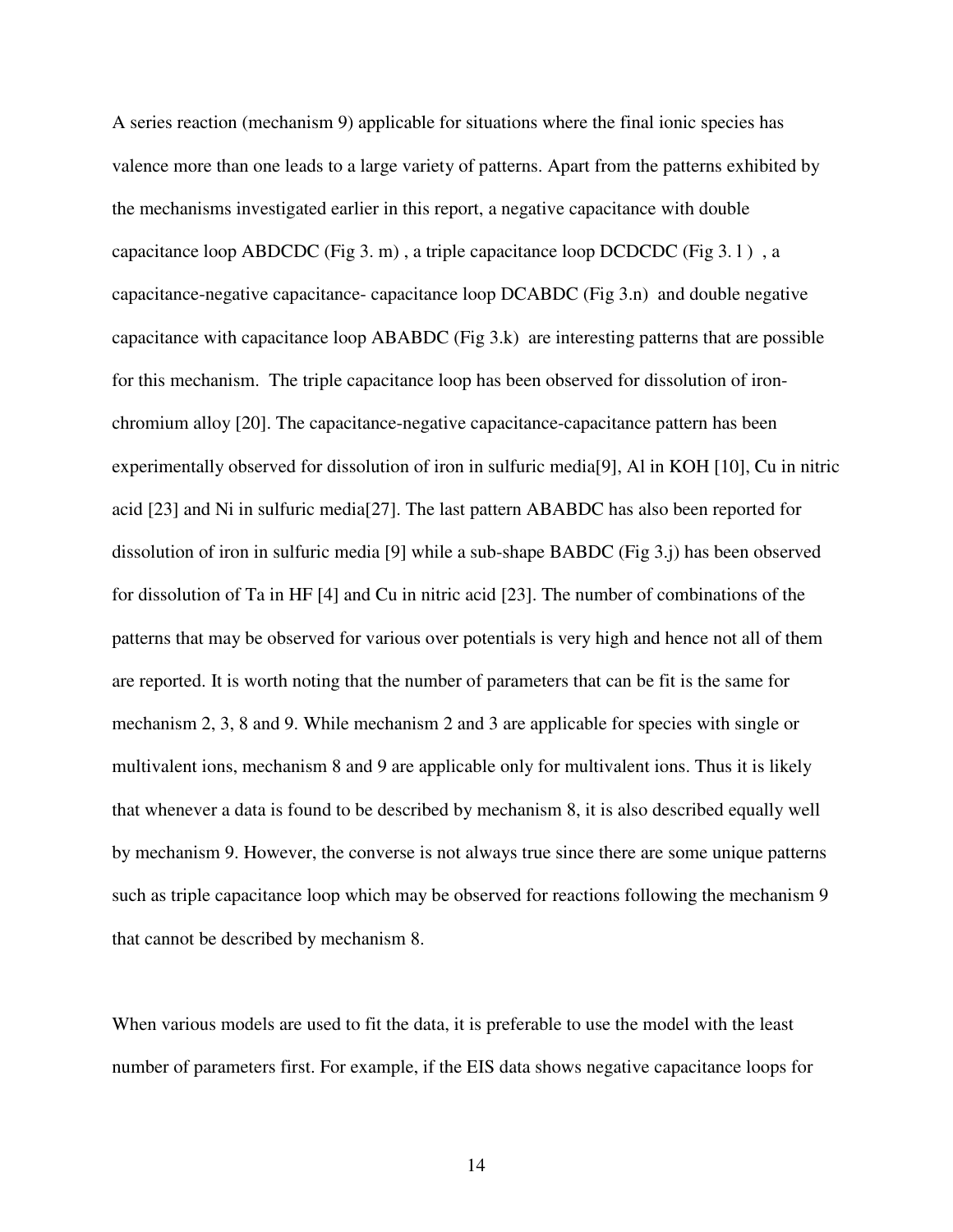various over potentials, both mechanism 1 and mechanism 2 are suitable initial candidates. However, mechanism 1 has less number of parameters and should be the preferred choice. The patterns provided here will be of use in eliminating some reaction mechanisms for a given set of impedance data. Simulating the EIS patterns for other mechanisms will lead to a more comprehensive library of patterns that can be used to identify even more complicated mechanisms. The impedance behavior of the system containing a passivating film has been described by the point defect model [28]. The possible EIS patterns for reactions involving passivation film need to be catalogued for a better understanding of the common metal-aqueous solution systems. While it is relatively easy to simulate the impedance spectra for a specific reaction and parameter set, the reverse problem of identifying the mechanism from the spectra is made difficult by the nonlinear equations involved. Since the ranges of the parameters are restricted and the impedance spectra are simulated only for a limited number of values, it is possible that patterns other than those listed in this report may exist for the above mechanisms. Nevertheless, since the parameter set and the frequency range are chosen based on the reported data and current instruments' capabilities, it is believed that the simulation results reported here provide a fairly complete set of library of patterns for these mechanisms.

#### **Summary:**

Nine different reaction mechanisms for anodic dissolution of metals have been simulated and a library of possible EIS patterns corresponding to these mechanisms for a typical range of parameters and frequencies has been generated. For two mechanisms, the simulation results are compared with analytical predictions and they are found to match well. It is shown that some of the mechanisms cannot be distinguished based on EIS data alone, while in other cases, clear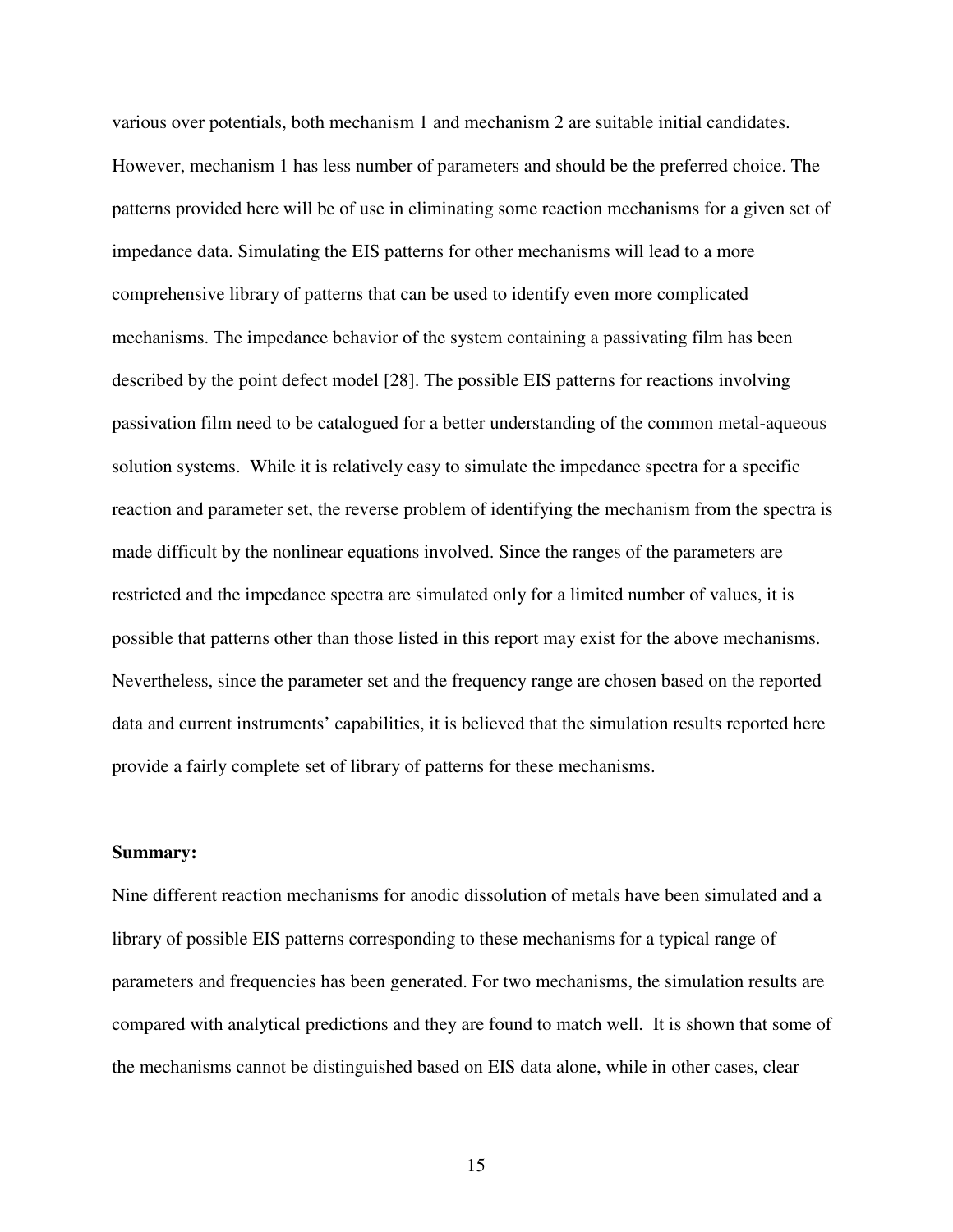differentiation is possible. The library of patterns will enable screening candidate mechanisms quickly. In some cases, a bound for some of the parameters can also be obtained based on the patterns observed. Even if the experimentally observed patterns are possible for a certain mechanism, the dependence of pattern shape on the over potentials can also help in eliminating some candidate mechanisms and thus subtle differences in the reaction mechanisms can be determined. Identification of EIS patterns for more complicated mechanisms and mechanisms involving film formation will lead to a more comprehensive library of patterns that can be used for identifying reaction pathways.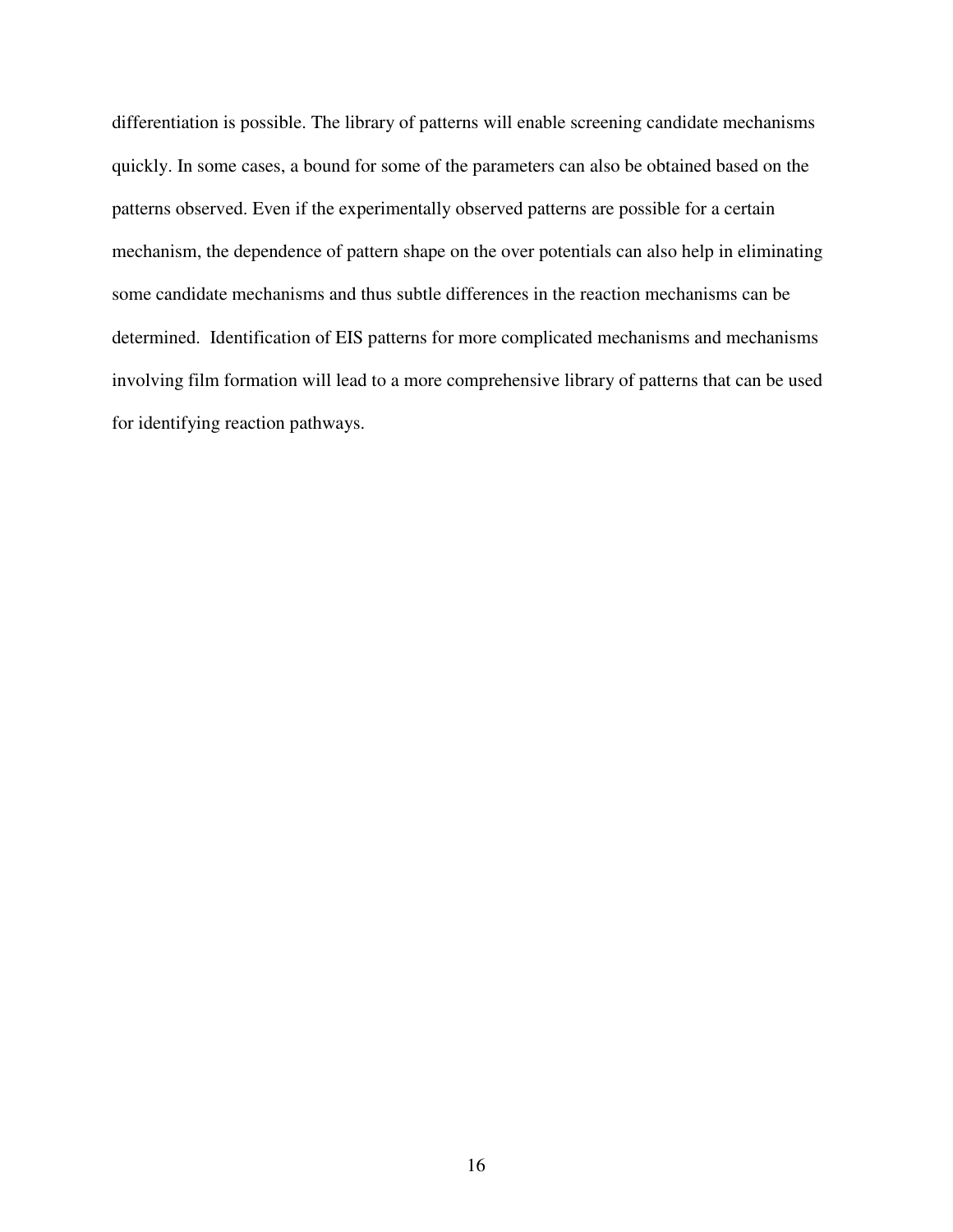#### **References:**

- 1. P. Marcus, Corrosion Mechanisms in theory and practice, Second ed., Marcel Dekker, New York, 2002.
- 2. E. Barsoukov, J.R. Macdonald, Impedance Spectroscopy, Second. Ed., John Wiley and Sons, New Jersey 2005.
- 3. M. Orazem, B. Tribollet, Electrochemical Impedance Spectroscopy, John Wiley and Sons, New Jersey, 2008

4.S. Sapra, H. Li, Z. Wang I.I. Suni, J. Electrochem. Soc. 152(6) (2005) B193.

5. J.R. Macdonald, Electrochim. Acta 35(10) (1990) 1483.

- 6. P.Agarwal, M. E. Orazem, M.H. Garia-Rubio, J. Electrochem. Soc. 139(7) (1992) 1917.
- 7. M. Bojinov, Electrochim. Acta, 42 (23-24) (1997) 3489.
- 8. J. Lu, J. E. Garland, C. M. Pettit S. V. Babu, D. Roy J. Electrochem. Soc. 151(10) (2004) G717.
- 9. B.Bechet, I. Epelboin, M. Keddam, J. Electronanal. Chem. 76 (1977) 129.
- 10. I. Epelboin, M. Joussellin, R. Wiart, J. Electroanal. Chem. 119 (1981) 61.

11. O. Pensado, M. U. Macdonald, D. D. Macdonald, J. Electrochem. Soc. 148 (10) (2001) B386.

12. D.D. Macdonald, S. Real, S.I. Smedley, M. Urquidi-Macdonald, J. Electrochem. Soc. (1988) 135(10) 2410.

- 13. D.D. Macdonald, Electrochim. Acta 51 (2006) 1376.
- 14. D.A. Harrington, P. van den Driessch, J. Electroanal. Chem. 567 (2004) 153.
- 15. J.P. Diard, B. Le Gorrec, C. Montella, J. Electroanal. Chem. 326 (1992) 13.
- 16. D.R. Franceschetti, J.R. Macdonald, J. Electroanal. Chem. 82 (1977) 271.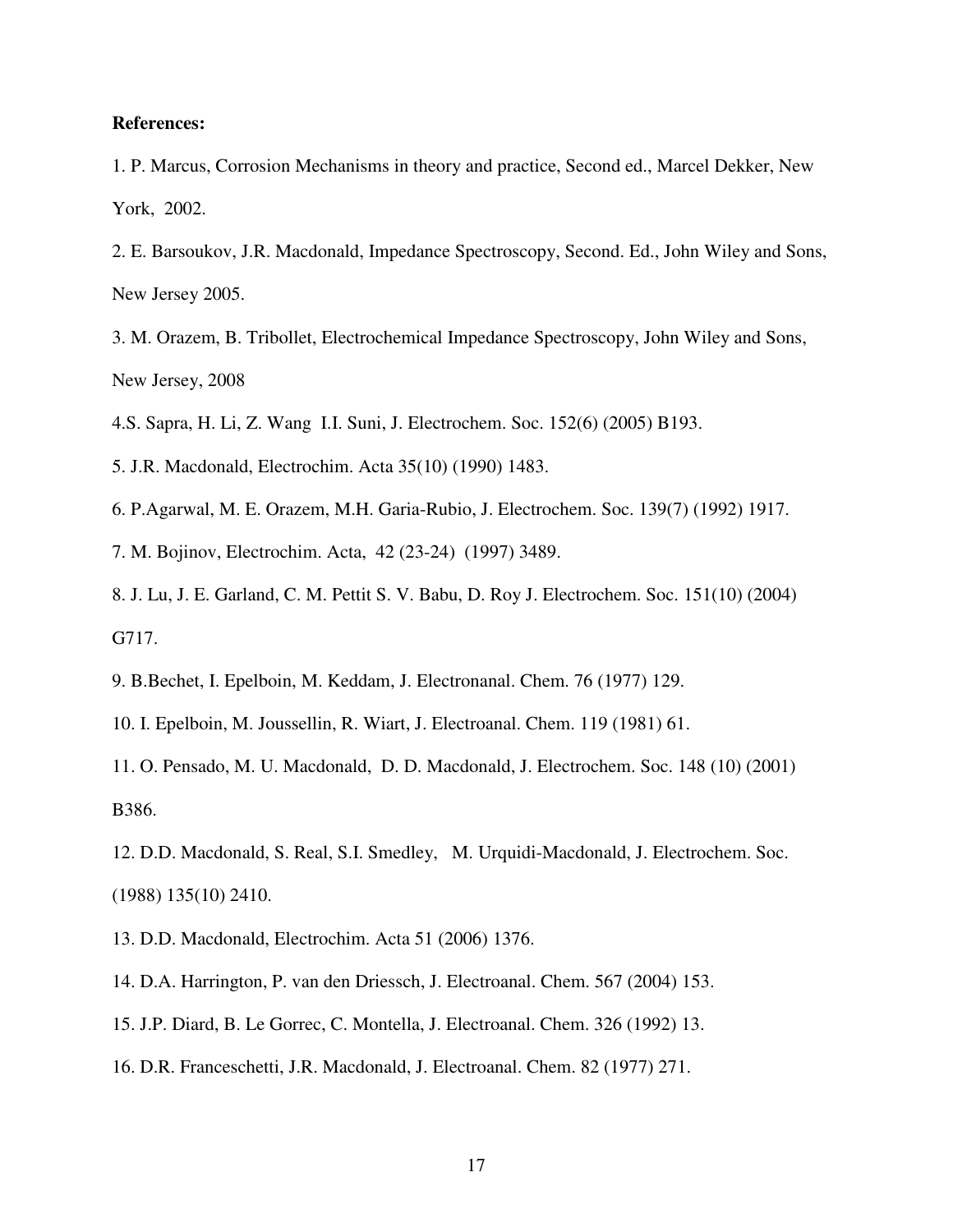- 17**.** R.D. Armstrong, K. Edmondson, Electrochim. Acta 18 (1973) 937.
- 18. J. P. Diard, B. Le Gorrec, C. Montella, C. Montero-Ocampo, J. Electroanal. Chem. 352 (1993) 1.
- 19. A. Sadkowski, Solid State Ionics, 176 (2005) 1987.
- 20. A. Sadkowski, J. Electroanal. Chem. 573 (2004) 241.
- 21. M. Keddam, O.R. Mattos, H. Takenouti, Electrochim. Acta, 31(9) (1986) 1147.
- 22. M. Keddam, O.R. Mattos, H. Takenouti, Electrochim. Acta, 31(9) (1986) 1159.
- 23. W-J. Lee, Mater. Sci. Engg. A 348 (2003) 217.
- 24. D.K.Y. Wong, B.A.W. Coller, D.R. Macfarlane, Electrochim. Acta 38(14) (1993) 2121.
- 25. M. Bojinov, G. Fabricius, T. laitinen, T. Saario, J. Electrochem. Soc. 149(6) (1998) 2043.

26. M. Bojinov, I. Betova, G.Fabricius, T. Laitinen, R. Raicheff, J. Electroanal. Chem. 475 (1999) 58.

- 27. J. Gregori J.J. Garcia-Jareno, D. Gimenez-Romero, F. Vicente, J. Solid-State Electrochem. 9 (2005) 83.
- 28. C.Y. Chao, L.F. Lin, D.D. Macdonald, J. Electrochem. Soc. 129(9) (1982) 1874.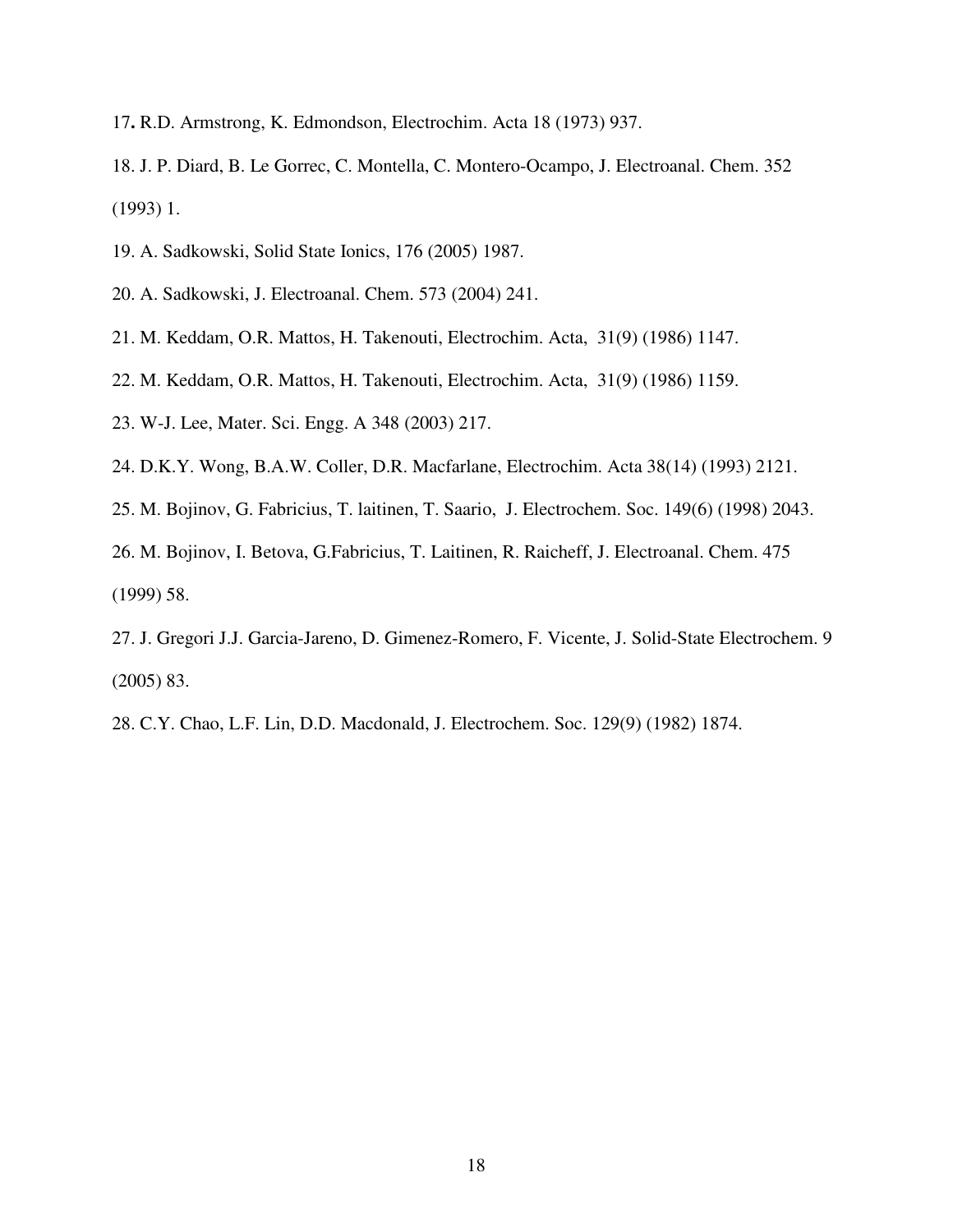# Figure and Table Captions

Figure 1. Electrical Equivalent Circuit (EEC) . R<sub>sol</sub> - solution resistance, R<sub>ct</sub>- Charge Transfer resistance, C<sub>dl</sub>- double layer capacitance, W -Warburg Impedance

Figure 2. Various mechanisms that are analyzed

Figure 3. EIS patterns in complex-plane plot format. Arrow indicates the direction of increasing frequency

Table 1. Parameter ranges chosen for simulation. The increment type "G" represents geometric progression and "A" represents arithmetic progression.

Table 2. Various mechanisms and the EIS patterns generated. \*Some of the additional patterns observed for mechanism 9 are BABDC, DCDCDC, ABDCDC and DCABDC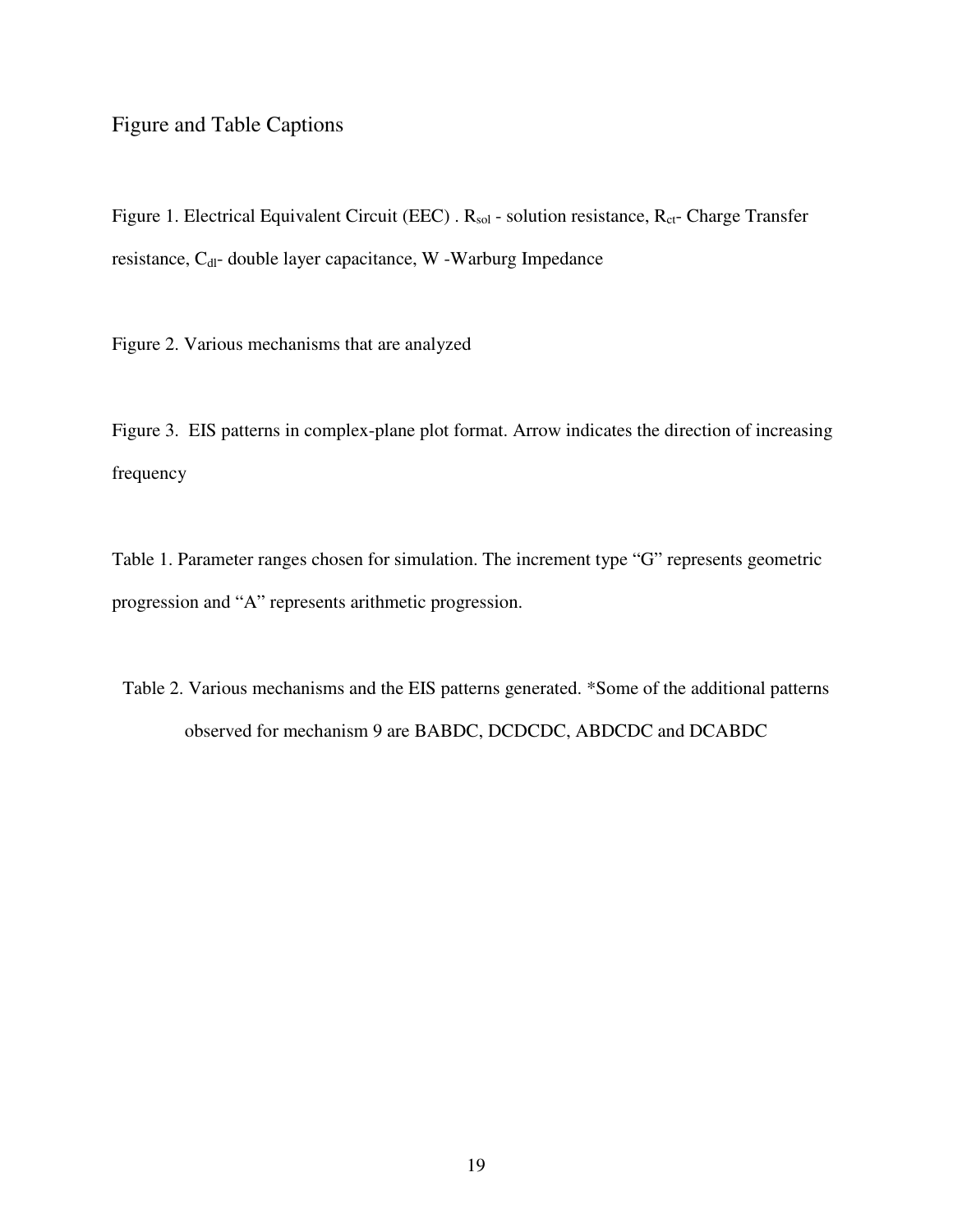**Figure 1.**

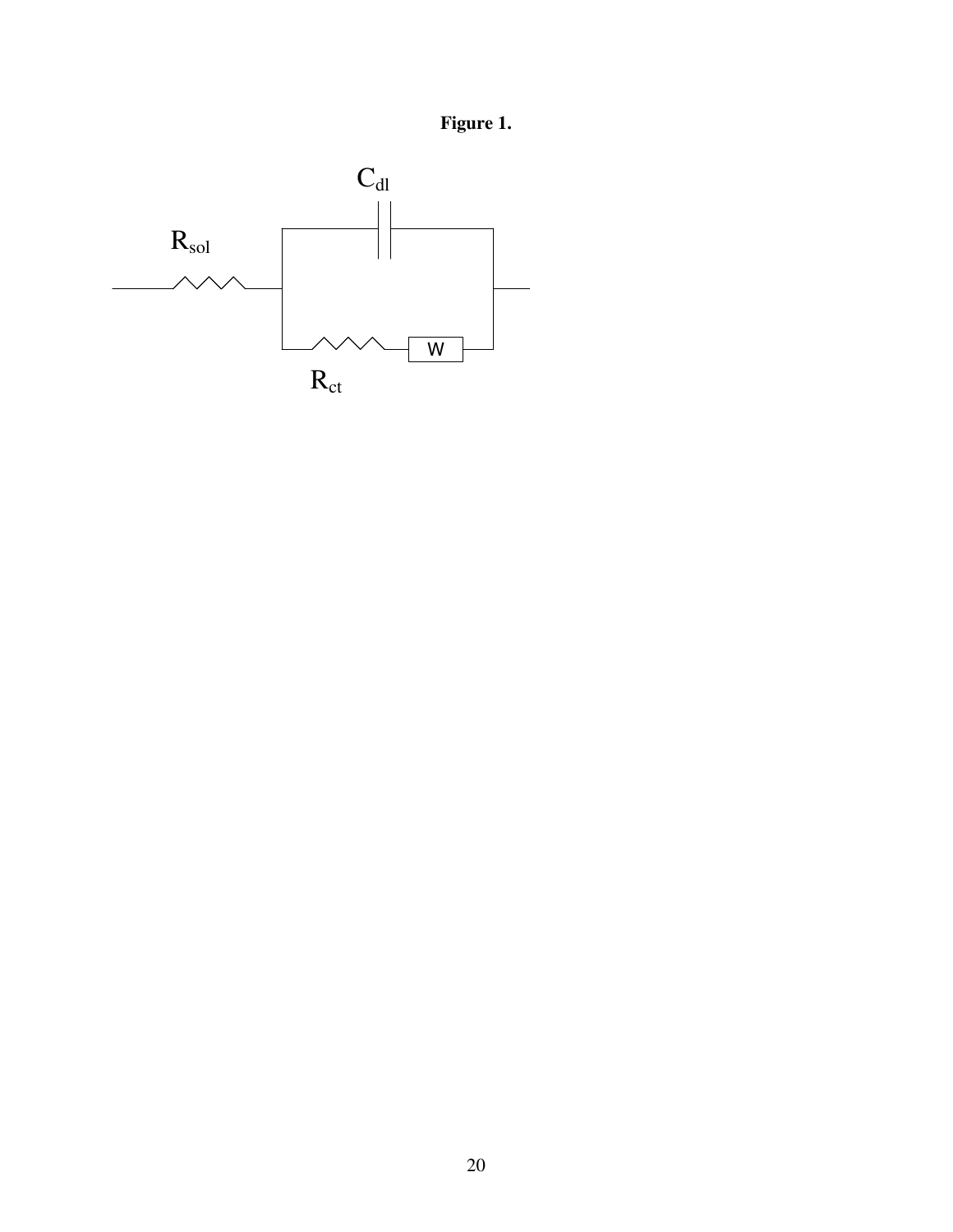# **Figure 2.**

Mechanims 1: 
$$
M \xrightarrow{K_1} M^+_{ads} + e^- \xrightarrow{K_2} M^+_{sol}
$$

 $\rightarrow M^+$   $\rightarrow a^ \rightarrow K_2$ Mechanism 2:  $M \xrightarrow[K_1]{} M_{ads}^+ + e^- \xrightarrow[K_1]{} K_{ads}^ M \xrightarrow[\text{K}_{-1}]{\text{A}_{1}} M^{+}_{ads} + e^{-} \xrightarrow[\text{K}_{2}]{\text{K}_{2}} M^{+}_{sol}$  $\frac{K_1}{\sqrt{K_2}} M_{ads}^+ + e^- \longrightarrow M_{ss}^+$ 

Mechanism 3: 
$$
M \frac{K_1}{K_{-1}} M_{ads}^{*} + e^{-}
$$
  
\n $M_{ads}^{*} + M \xrightarrow{K_2} M_{ads}^{*} + M_{sol}^{*} + e^{-}$ 

Mechanism 4: 
$$
M \xrightarrow{K_1} M \xrightarrow{d*} M^* \neq e^-
$$
  
\n $M \xrightarrow{d*} M \xrightarrow{d*} M \xrightarrow{K_2} M \xrightarrow{d*} M \xrightarrow{d*} M \xrightarrow{d*} M$ 

Mechanism 5: 
$$
M \xrightarrow{K_1} M_{ads}^{+*} + e^-
$$
  
\n $M_{ads}^{+*} + M_{ads}^{+*} \xrightarrow{K_2} M_{ads}^{+*} + M_{sol}^{+}$ 

Mechanism 6:M 
$$
\xrightarrow{K_1} M^+_{ads} + e^-
$$
  

$$
M^+_{ads} + M \xrightarrow{K_2} M + M^+_{sol}
$$

Mechanism 7 :  $M \xrightarrow{K_1} M_{ads}^+ + e^- \xrightarrow{K_2} M_{sg}^2$  $M \stackrel{K_1}{\longrightarrow} M^+_{ads} + e^- \stackrel{K_2}{\longrightarrow} M^{\,2+}_{sol} + e^-$ 

 $\rightarrow M^+$  +  $e^ \frac{K_2}{\sqrt{1-\frac{K_2}{K_1}}}$ 1 Mechanism 8 :  $M \xrightarrow[\text{X}]{} M_{ads}^+ + e^- \xrightarrow[K_2]{} M_{sg}^2$  $M \xrightarrow[\text{K}_{-1}]{\text{K}_{-1}} M^+_{ads} + e^- \xrightarrow{\text{K}_2} M^2_{sol} + e^ \frac{K_1}{\sum_{r}} M_{ads}^+ + e^- \stackrel{K_2}{\longrightarrow} M_{sol}^{2+} + e^-$ 

 $\text{Mechanism 9: } M \xrightarrow{K_1} M_{ads}^+ + e^- \xrightarrow{K_2} M_{ads}^{2+} + e^- \xrightarrow{K_3} M_{sol}^{2+}$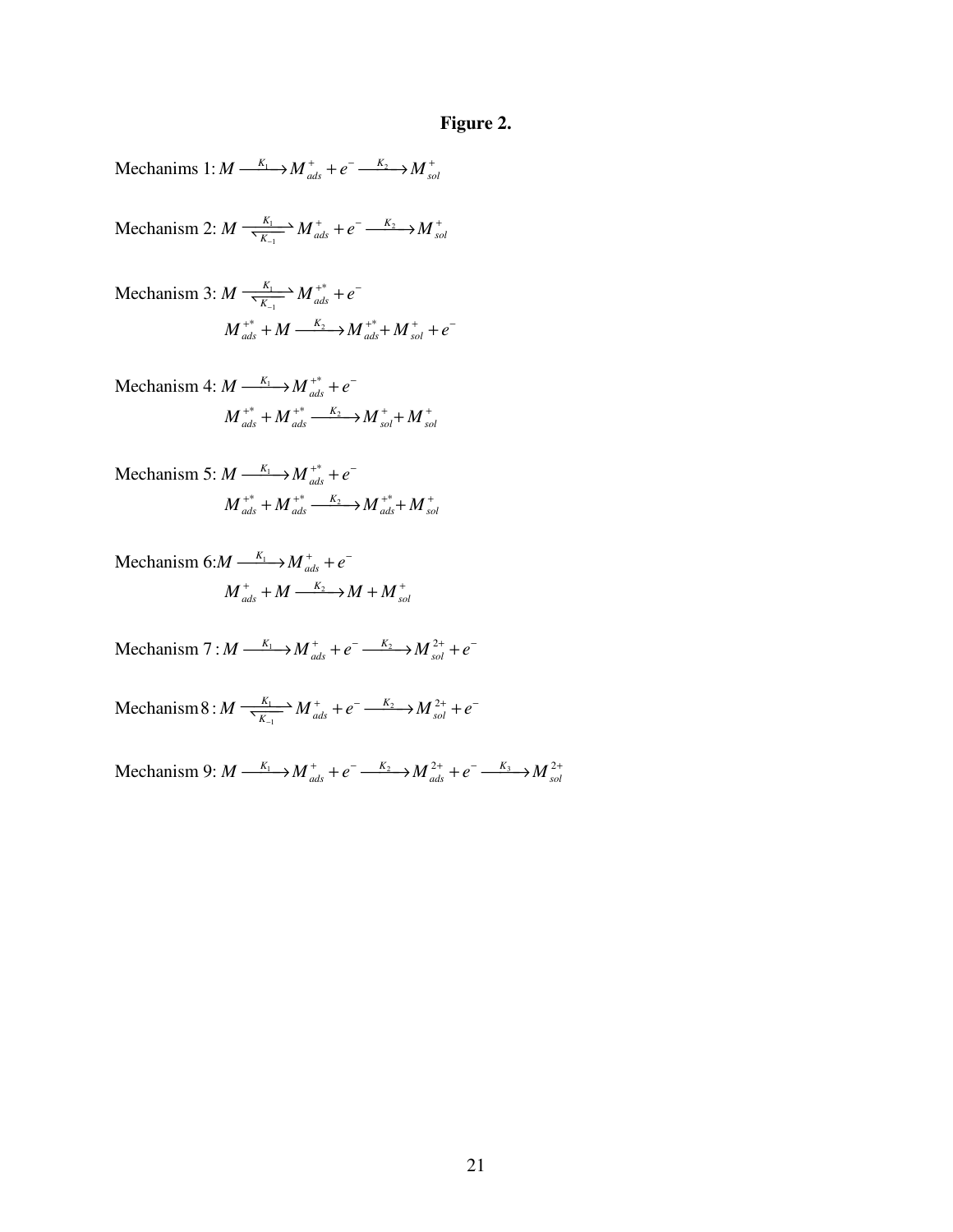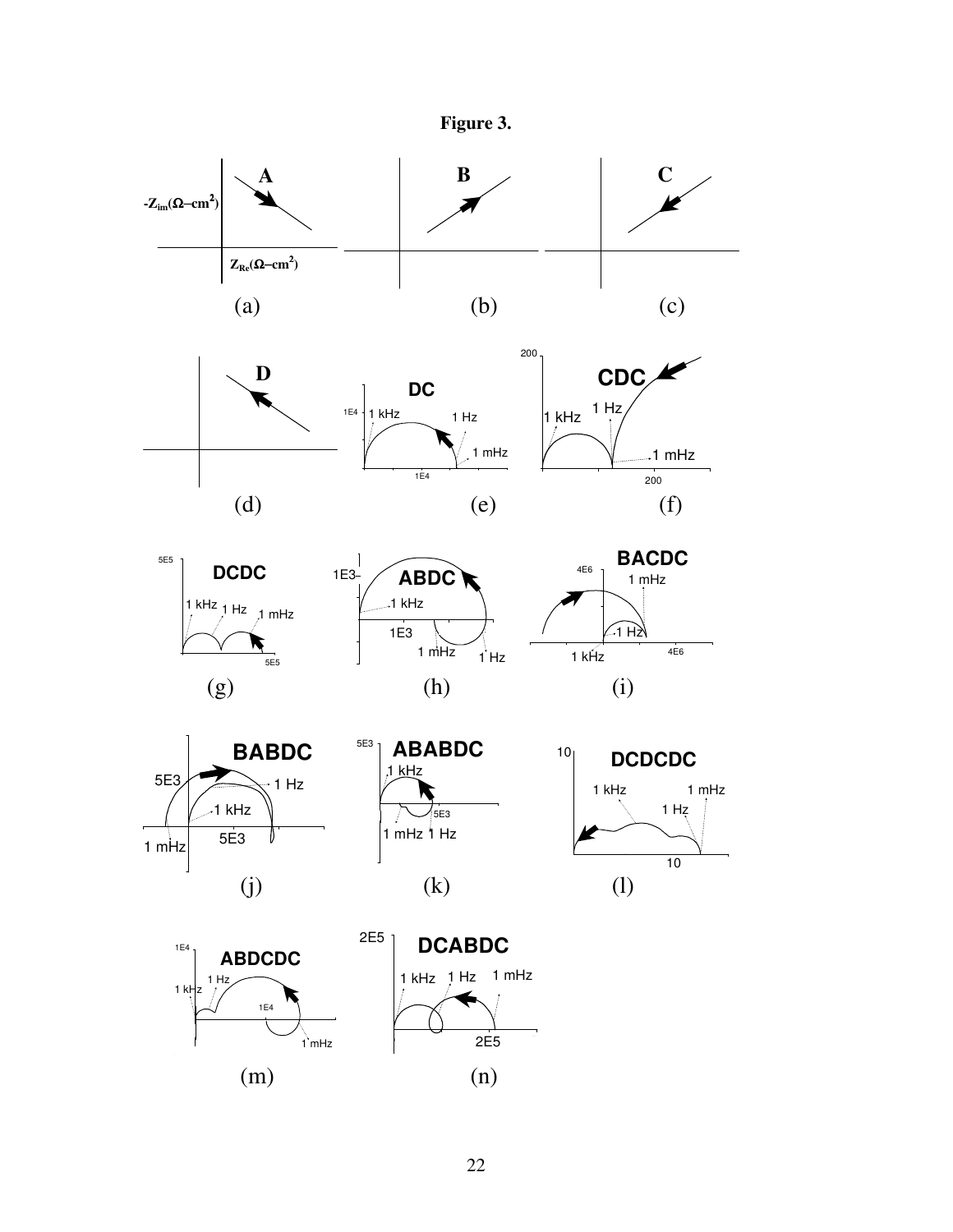| H<br>m<br>٦ι<br>п |  |
|-------------------|--|
|                   |  |

| Parameter       | Minimum  | Maximum | Number   | Increment | Units                                  |
|-----------------|----------|---------|----------|-----------|----------------------------------------|
|                 | Value    | Value   | of steps | type      |                                        |
| $k_{10}$        | $1e-12$  | $1e-4$  | 10       | G         | Moles- $cm^{-2}s^{-1}$                 |
| $b_1$           | $\Omega$ | 38      | 10       | A         | $\mathrm{V}^{\text{-}1}$               |
| $k_{-10}$       | $1e-12$  | $1e-4$  | 10       | G         | Moles-cm <sup>-2</sup> s <sup>-1</sup> |
| $b_{-1}$        | $-38$    | 0       | 10       | A         | $V^{-1}$                               |
| $k_{20}$        | $1e-12$  | $1e-4$  | 10       | G         | Moles-cm <sup>-2</sup> s <sup>-1</sup> |
| b <sub>2</sub>  | $\Omega$ | 38      | 10       | A         | $\overline{\mathbf{V}^{\text{-}1}}$    |
| $k_{30}$        | $1e-12$  | $1e-4$  | 10       | G         | Moles-cm <sup>-2</sup> s <sup>-1</sup> |
| $b_3$           | $\Omega$ | 38      | 10       | A         | $V^{-1}$                               |
| $C_{dl}$        | $1e-6$   | $1e-4$  | 10       | G         | $F-cm-2$                               |
| τ               | $1e-9$   | $1e-4$  | 10       | G         | Moles/cm <sup>2</sup>                  |
| Overpotential V | 0.05     | 2.05    | 10       | A         | voltage                                |
| Frequency (f)   | $1e-5$   | 1e6     | 50       | G         | Hz                                     |